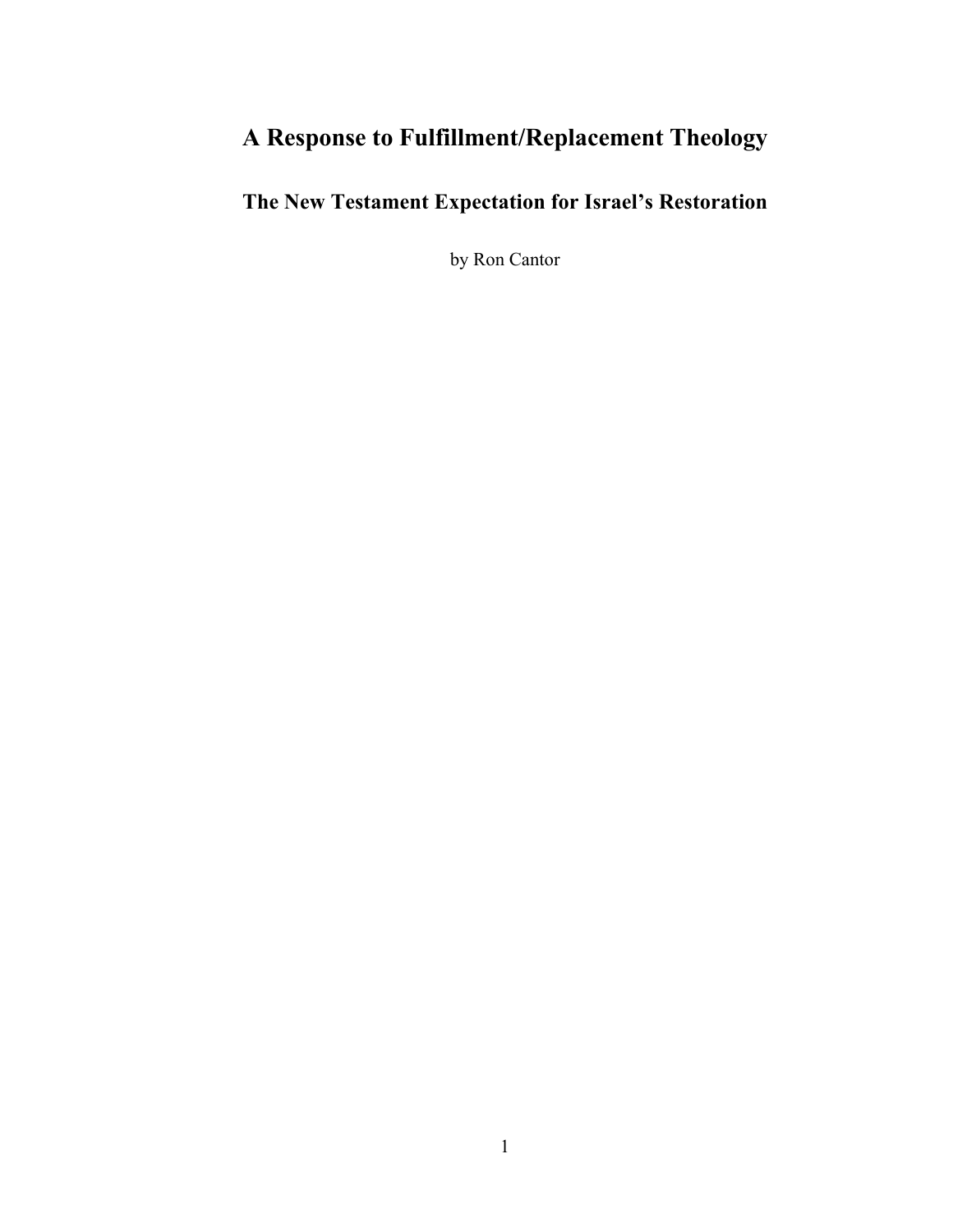In this paper, I will seek to:

- 1. Show through Scripture that fulfillment (and replacement) theologies are false theologies.
- 2. Effectively, deal with difficult passages that are used by their proponents.
- 3. Establish that the New Testament has a clear expectation that ethnic Israel will be restored *in their own land*. 1

## The Problem

Theologians have wrestled for centuries, seeking to understand Israel's place (or lack thereof) in the post-New Testament era. I've struggled with this theological conundrum myself. Some scholars say Israel was all type and shadow; every prophecy from the Hebrew Bible has been fulfilled in Yeshua. New Testament scholar, Gary Burge, teaches, "The New Testament understands that the Abrahamic Covenant has come to fulfillment in Christ."2 In other words, ethnic Israel is no longer the chosen people—just the ecclesia. This has been termed fulfillment theology. T. David Gordon says, "the *temporary* covenant made only with Abraham's descendants *must* become obsolete and disappear…."3

The Hebrew Bible is full of type and shadows pointing to Yeshua, but does that nullify Israel? Dr. David Rudolph shared an excellent response to this question which I shall paraphrase. We see in Ephesians that the husband/wife relationship is a picture of Messiah and his bride.

<sup>&</sup>lt;sup>1</sup> "Restored" is probably too weak of a word, as she will be more than restored. She will become the capital of the world in Messiah's Messianic kingdom.

<sup>&</sup>lt;sup>2</sup> Gary Burge, Paper presented at the "Christ at the Check Point," (Bethlehem, Israel, February, 2014).

<sup>3</sup> Bryan D. Estelle, The Law Is Not of Faith: Essays on Works and Grace in the Mosaic Covenant, (P & R Publishing: January 12, 2009), p. 243.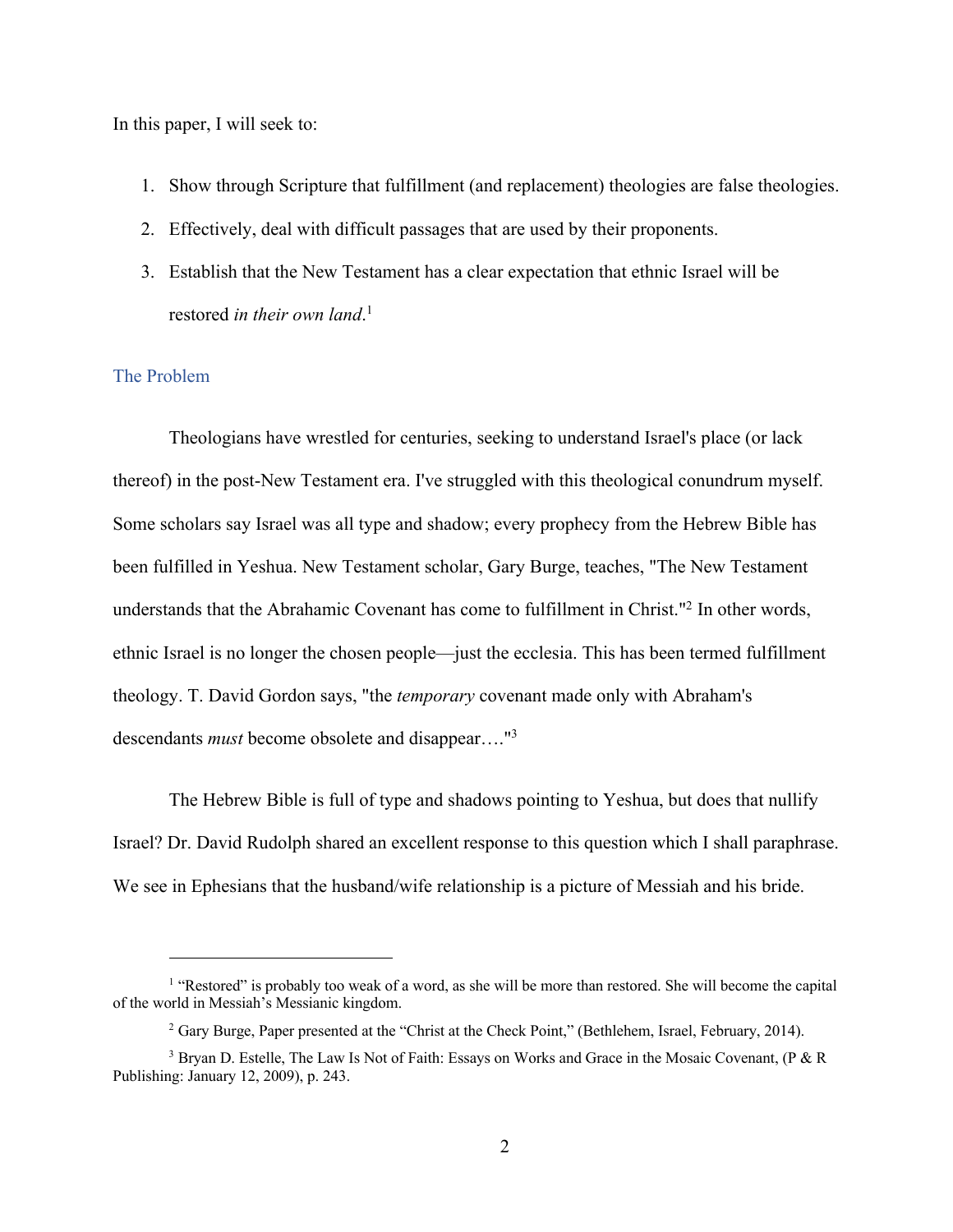"This is a profound mystery—but I am talking about Messiah and the ecclesia" (Eph. 5:32). We do not throw out the institution of marriage because the fulfillment is Messiah and the Church. Marriage is still needed in this age. In the same way, Yeshua can be the fulfillment of the Hebrew Scriptures and yet not do away with the Jewish people.

How strange it would be for God to use Israel for 1,600 years, make incredible covenantal promises, fulfill some of them, and then suddenly reject the rest. Michael Rydelnik rightly says, "The Bible progresses in its presentation of revelation, *without canceling the previous revelation or canceling the commitments God has previously made*."4 The New Testament is an inspired commentary on the Hebrew Scriptures. There is nothing *new* in the New Covenant when speaking of theology. The Bible is moving forward in revealing the greater meaning of these ancient texts, not canceling them out. The New Testament is an inspired commentary on the Hebrew Bible.

## The Fathers

That was not the view of many of the Church fathers. They saw no more need for Israel—the people or the land. Speaking of Origen  $(3<sup>rd</sup>$  century) and Irenaeus  $(2<sup>nd</sup>$  century), scholar David Burrell writes, "The only Jerusalem relevant to that faith was the 'new Jerusalem, coming down from heaven, adorned as a bride"' (Rev 21.1).<sup>5</sup> Origen interpreted Yeshua's words,

<sup>4</sup> Michael Rydelnick, Israel, the Church and the Middle East, A Biblical Response to the Current Conflict, (Grand Rapids: Kregel Publications, 2018), 64.

<sup>5</sup> David B. Burrell, Jerusalem after Jesus, in The Cambridge Companion to Jesus, ed. Markus Bockmuehl, (Cambridge University Press. December 3rd, 2001), Chapter 16, Kindle.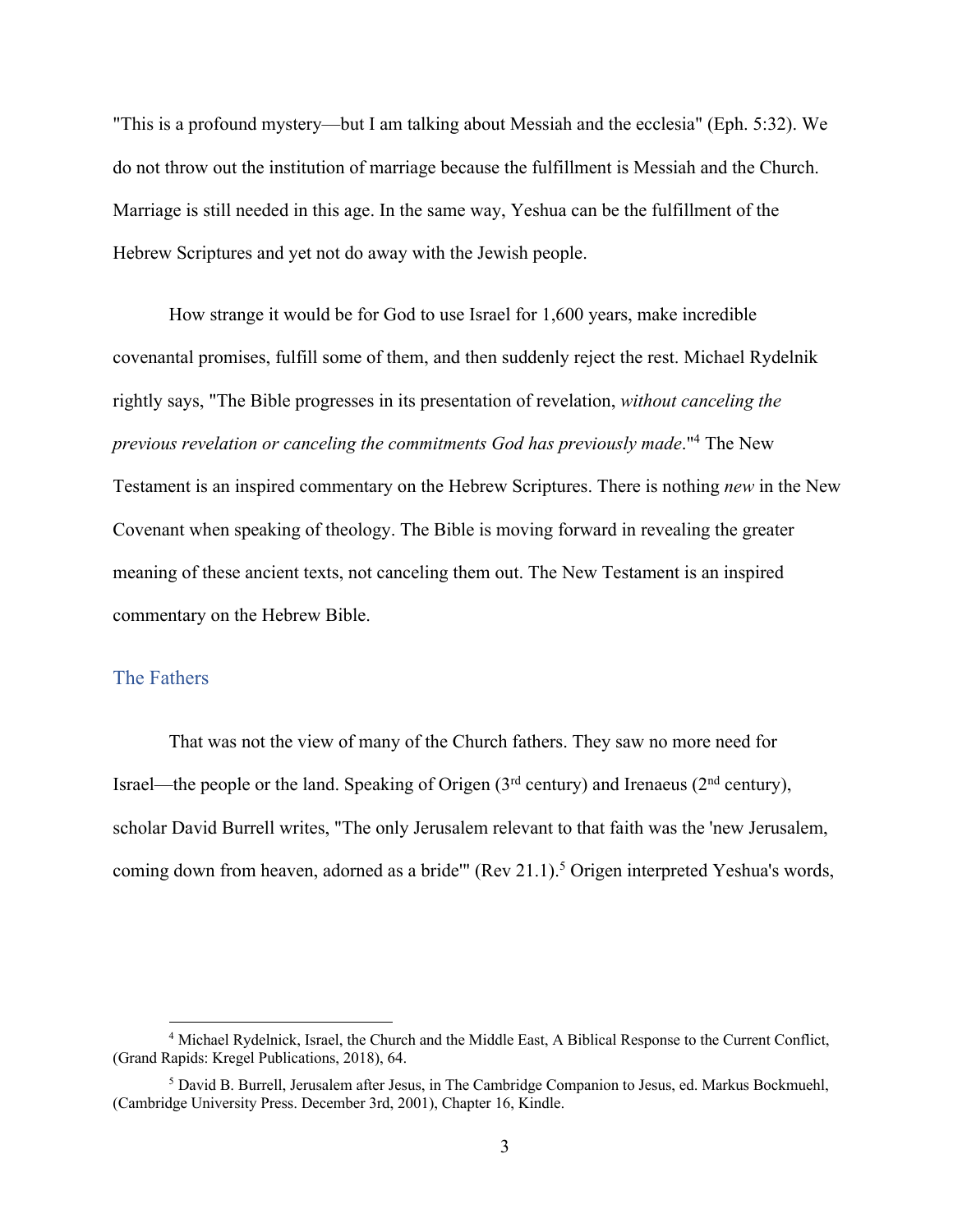"I was sent only to the lost sheep of the house of Israel" (Matt. 15:24), as referring to *spiritual Israel*, all lost souls—not the Jewish people.<sup>6</sup>

*Fulfillment theology* says it has *all been fulfilled*. To the Jewish people, they say, "Your job is finished. Join the *new Israel.*" *Replacement theology* says, "All has not been fulfilled!" Hang on; it gets worse. "We, the Church, have replaced you. All the promises that were once given by God to you now belong to us. He has rejected you for us."

I'll argue from Romans 11 and elsewhere that God is faithful to his promises to Israel and will even bring a national revival before the *Parousia*. <sup>7</sup> This includes the land promises he made to Abraham and his descendants *forever* (Gen. 13:15, 15:18, 17:8). Paul is very clear in Romans 11:1, 11, *God has not rejected Israel.* 

"I ask then: Did God reject his people? By no means! I am an Israelite myself, a descendant of Abraham, from the tribe of Benjamin…Again I ask: Did they stumble so as to fall beyond recovery? Not at all! Rather, because of their transgression, salvation has come to the Gentiles to make Israel envious." (Rom. 11:1, 11)

When Paul says, "by no means,"  $(v, 1)$  or "not at all,"  $(v, 11)$ , he is using the strongest

negative words in Greek, saying *no, "may it never be,"* as the NASB puts it. If Paul were writing

<sup>6</sup> Origen: "Since we have been taught by Paul that there is one Israel according to the flesh and another according to the Spirit, when the Savior says: 'I was sent only (see below) to the lost sheep of the house of Israel' (Matt 15:24), we do not understand Him as [referring] to them who have an earthly wisdom … Rather, we understand that there is a nation of souls, named Israel." (On first principles 4.1.22, Origen 1979:194–96). When he uses Israel here he is not referring to Israel, but to the ecclesia. They are the new Israel in his mind.

Of course, then, saying only is confusing, as all souls were lost at the time. Thus, only the lost sheep at the time would mean all humanity, making the world "only" perplexing. It would be like telling someone drowning on the Titanic, "I only came for people drowning." Well, that is everyone! A quick reading of Matthew 15 shows that Yeshua could have only been referring to physical Israel.

 $7$  (Zech. 12:10, Rom. 11:26, Ezek. 36:24-28, Hos. 3:4-5)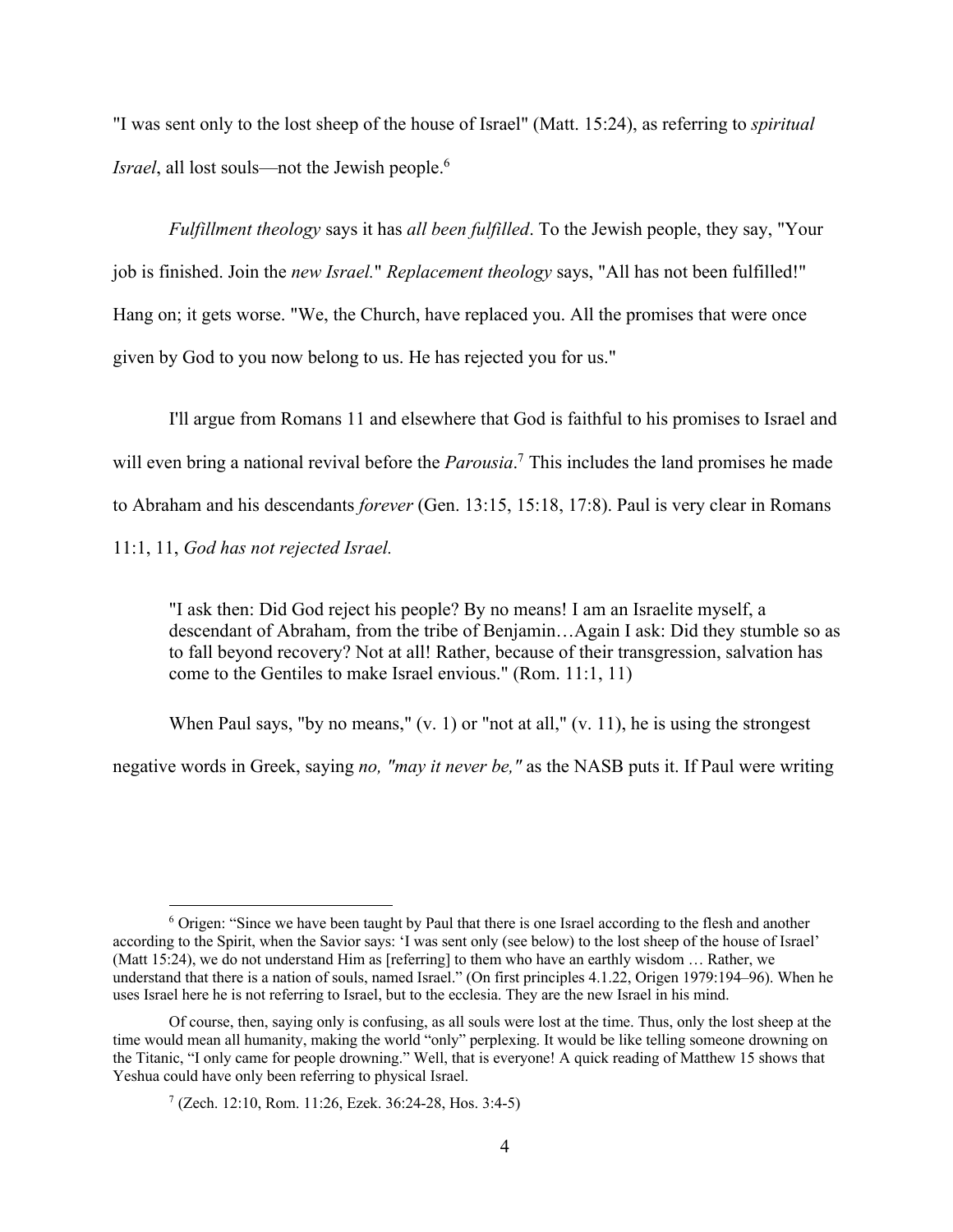today, he might say, "Perish the thought." Then he goes on to show how 1) Israel's rejection of Messiah is not final and 2) God will use it to bless the Gentiles.

God can bless the whole based on the obedience of a remnant. Elijah thought he was the only one faithful (Romans 11:3), but there were still 7,000 (v. 4). "So too, at the present time, *there is a remnant* chosen by grace" (v. 5). God obeys his own laws, and if there is a remnant of believing Jews, he'll honor his covenant to Abraham. If God intended to spare Sodom based on the obedience of 10 people, how much more will he spare Israel when there are tens of thousands of Jewish followers of Yeshua?

## The Land Testifies

Israel's restoration to the land (1948) and then again to Jerusalem (1967) was proof of God's faithfulness to his promises. God's reputation as *faithful* hinges on his faithfulness to Israel (Jer. 33:35-37). When God says forever (*ad olam*) (Gen. 13:15), he means forever! But even stronger language is used elsewhere. *Min olam v'ad olam* literally means *from forever and until forever* or in our vernacular, *forever and ever*. Rydelnick<sup>8</sup> points out that this phrase is used to describe the unchanging character attributes of God, such as his eternal existence, "from everlasting to everlasting, you are God" (Ps. 90:2). God will not cease to exist. That is why such strong language is used. So when the same language, *min olam v'ad olam* (forever and ever), is used to describe God's commitment to Israel, you can know that it is serious. In fact, the only

<sup>8</sup> Ibid, Rydelnik, 67.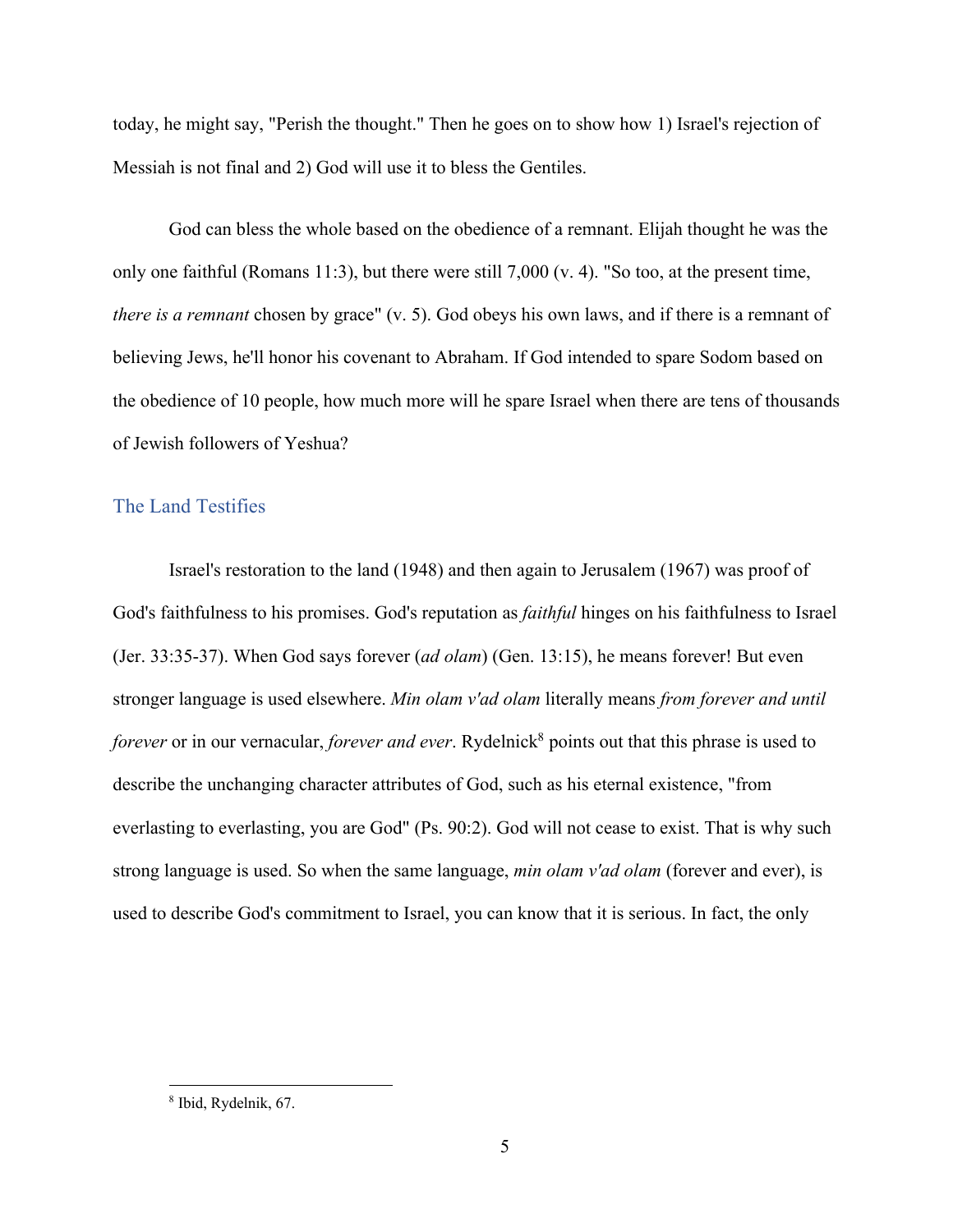two times this phrase is used in Scripture where it is *not* referring to God is when God is referring to his giving of the land to Israel!<sup>9</sup>

"…the land I gave your ancestors *forever and ever*." (Jer. 7:7)

"… you can stay in the land the Lord gave to you and your ancestors *forever and ever.*" (Jer. 25:5)

But other respected theologians like Dr. Burge, and even the renowned N. T. Wright, teach that God was using Israel *only* to bring forth the Messiah—a great honor, indeed. Once that was accomplished, there was no longer any purpose for Israel. There has been a fundamental change in the definition of *the people of God,* they claim. That would be like me using my wife to bring forth children and then divorcing her because she was no longer needed.

Wright says in Jesus' death, by dealing with sin, "God has done what he always promised to Abraham, namely, to give him a global family who will inherit the world."10 Sounds great, *except that is not all God promised to Abraham*. Before he promised Abraham that he would be the father of many nations, God told him that he would make him into one great nation (Gen. 12:2), Israel. He promised that the land of Canaan would be an *everlasting possession* to Abraham *and his descendants*. How can Wright hold on so dearly to one promise while so carelessly discarding the others?

David Rudolph writes:

"Wright argues that through the coming of Christ, God's relationship with the Jewish people has been reconfigured so that Israel's covenant blessings, responsibilities, and

<sup>&</sup>lt;sup>9</sup> Ibid, 68.

<sup>&</sup>lt;sup>10</sup> N. T. Wright, "N. T. Wright on the Messiah and the People of God." Fuller Studio, Oct. 12, 2020, YouTube Video, 59:24, https://www.youtube.com/watch?v=tMyenQv\_lYA.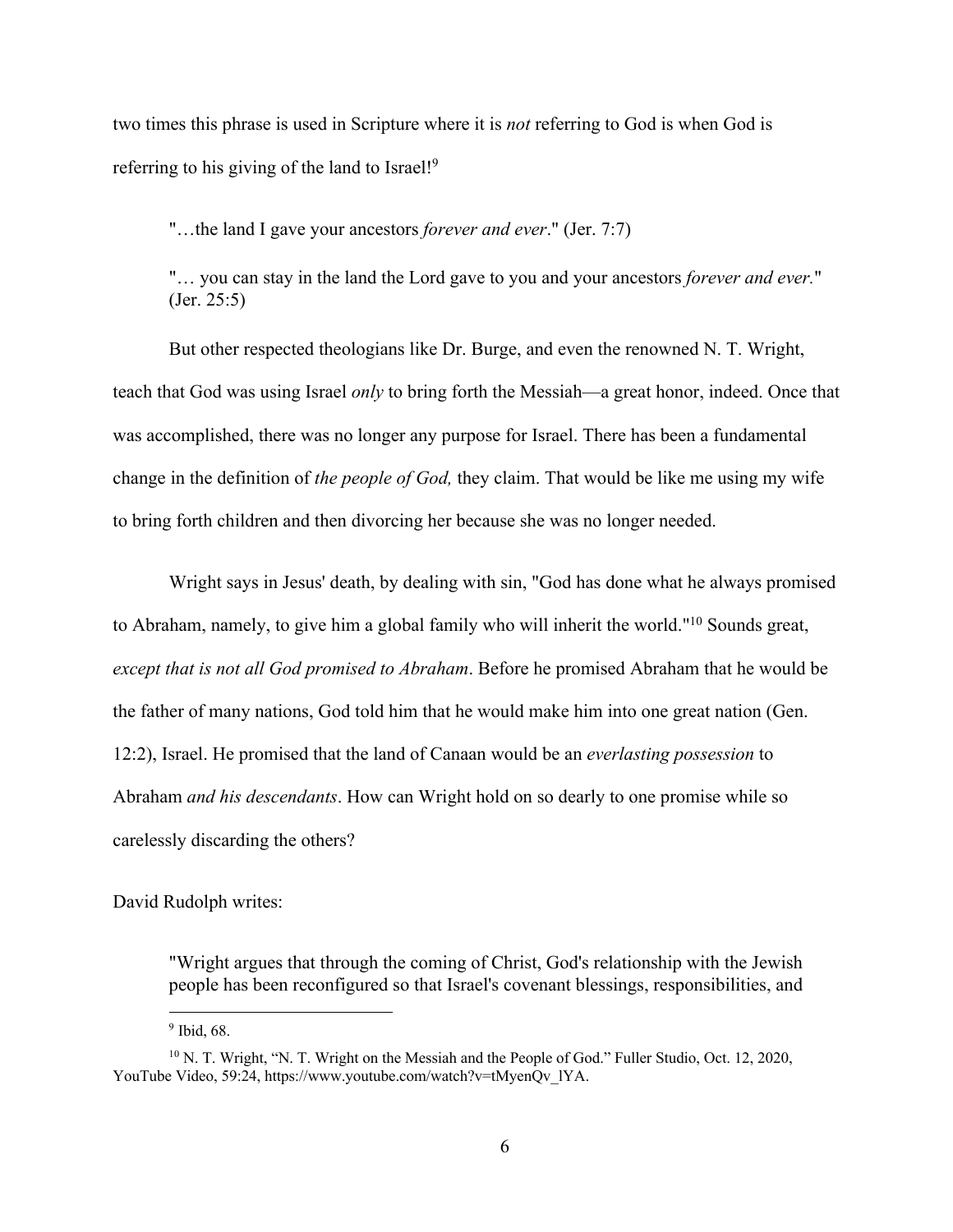calling have all been "transferred" to the Church as a whole, thus resulting in the erasure of divinely given Jewish boundary markers of identity. Or to put it in more politically correct language, these boundary markers have all been universalized . . ."<sup>11</sup>

Around 2,500 years ago, most of the Hebrew prophets prophesied that God would bring the Jewish people back from *all the nations* of the world (not merely Babylon or Persia), where he had scattered them, into the land that he had previously promised to Abraham and his descendants forever.12 How was that fulfilled in Yeshua? If you could've convinced me of that before 1948, you sure lost me after Israel was rebirthed as a nation. What do they say since, *he who scattered them, did indeed regather them*—as the prophet predicted (Jer. 31:10)! Augustine was credited with saying that the only reason God left the Jewish people on earth was "to wander the earth to witness the victory of the Church over the synagogue!"13 (They had to come up with a reason that the Jewish people didn't get swallowed up into other nations—because it sure could not have been that God was being faithful to his promises! [Jer. 31:35-37])

"Augustine wrote that God had dispersed the Jews but had not destroyed them. In his view, God had kept Jews alive as a permanent reminder that Christianity had replaced Judaism as the true faith. He argued that the humiliated, defeated Jews showed what happens to those who reject God's truth.

"Although Augustine did not want the Jews to be murdered, he did want them to suffer for what he claimed they had done to Jesus. And he wanted them to be present at the 'end of days,' when Jesus returned so that they could see that they had been wrong."14

<sup>&</sup>lt;sup>11</sup> David Rudolph, "Zionism in Pauline Literature," in The New Christian Zionism: Fresh Perspectives on Israel and the Land, ed. G. R. McDermott, (Downers Grove: IVP Academic, July 20, 2016), 167.

<sup>12</sup> Ezek. 36:24, Is. 11:12, Jer. 30:10, Zech. 10:8-10, Is. 43:5-6, Jer. 16:14-15

<sup>&</sup>lt;sup>13</sup> "Has the Church Replaced Israel? Guest Blog by Dr. David R. Reagan," One for Israel, June 1, 2016, https://www.oneforisrael.org/bible-based-teaching-from-israel/has-the-church-replaced-israel/.

<sup>&</sup>lt;sup>14</sup> Phyliss Goldstein, A Convenient Hatred: A History of Anti-Semitism, (Facing History and Ourselves; 1st edition, December 6, 2011), 37.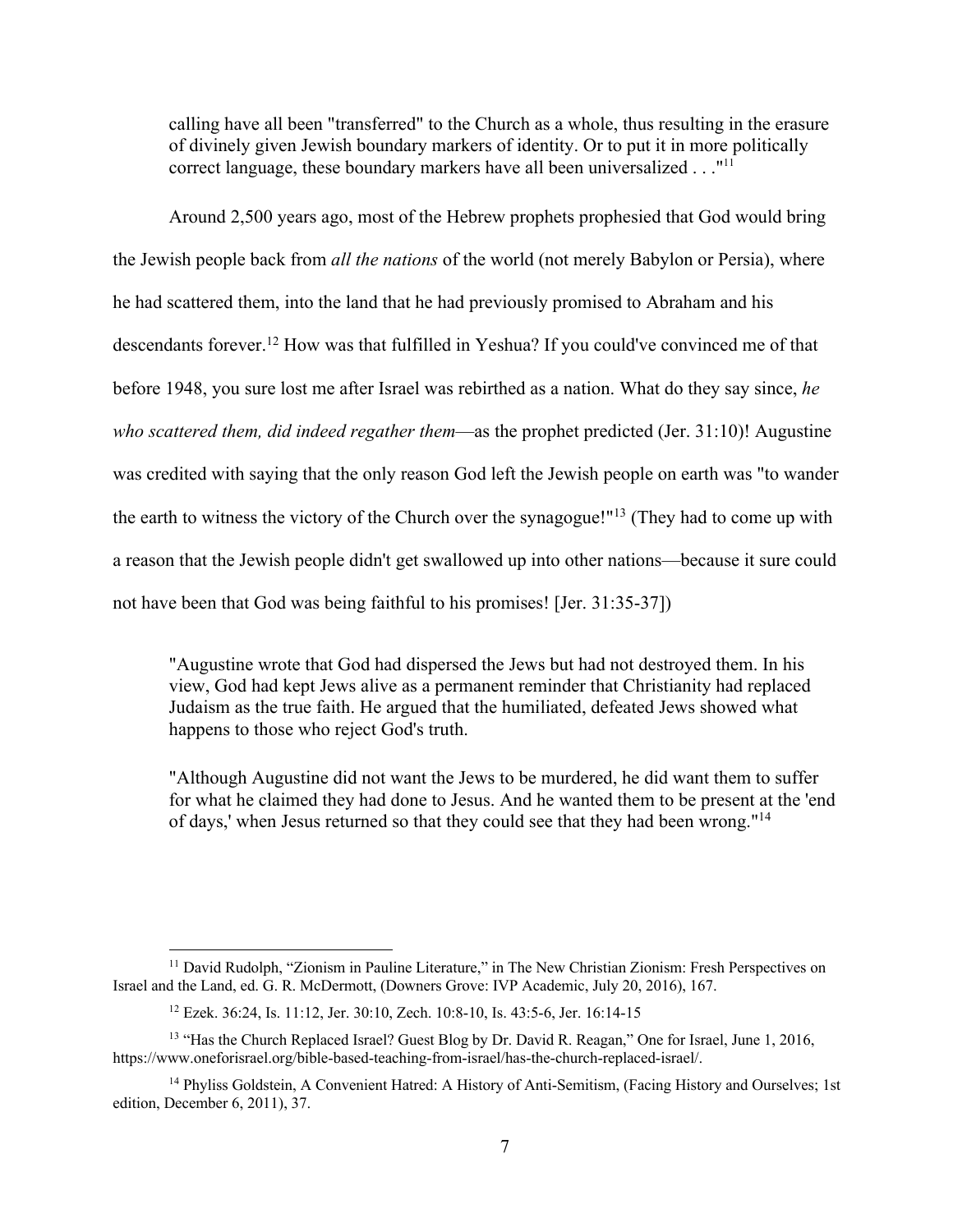Rhetoric led to violence. "As early as 414, church leaders in Alexandria led an assault on synagogues that destroyed the city's Jewish community for a time."15 Hitler didn't need to look any further than the Church for ample rhetoric to stir up the masses of 'Christians' in Germany against the Jewish people. Martin Luther was one of his favorites.

The greatest anecdotal proof for this *theology of Jew-hatred* was surely the dispersion from the land. But 1948 was a theological gamechanger! If only they could have been as longsuffering as God.

## A Coincidence?

Was it just a coincidence that before Israel was reborn in 1948, there were Jewish people all over the world, just as the prophets predicted? Jews could be found all over the globe. Despite 52 attempted genocides against the Jewish people,<sup>16</sup> somehow, without a country, she remained an identifiable people group.

And is it just a coincidence that suddenly, these people, many of them secularists, felt *drawn* back to the land of their ancestors? The very thing that fulfillment theology claims is merely allegorical has taken place in the last 73 years.

#### From Ignorance to Arrogance

Romans 11 predicts what would happen if the Church failed to understand the *mystery* of Israel.

 $15$  Ibid.

<sup>&</sup>lt;sup>16</sup> This claim was made by Israeli tour guide Hannah Ben Chaim, who said she learned it at Yad Vashem Holocaust Museum in Jerusalem.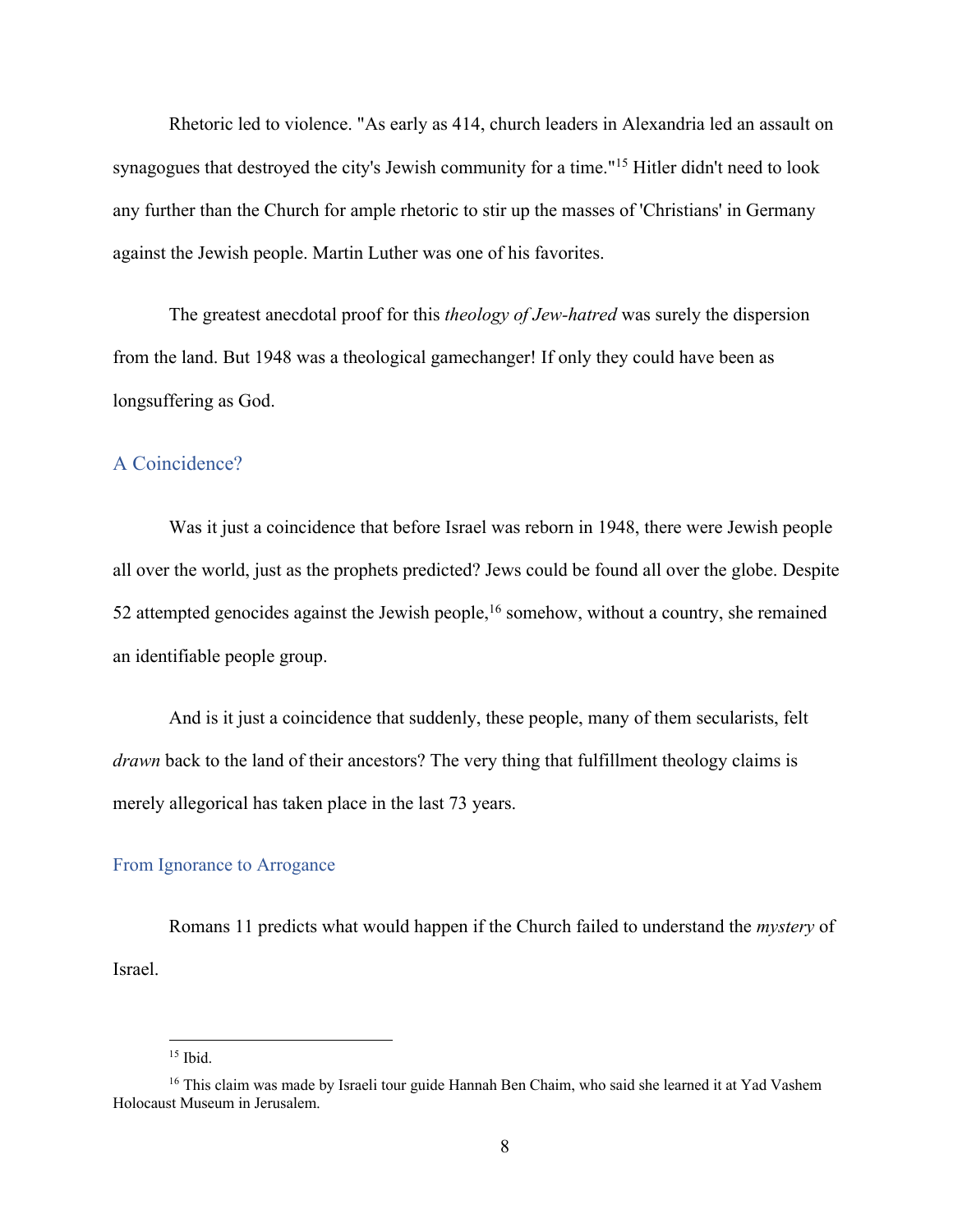"I do not want you to be ignorant of this mystery, brothers and sisters, so that you may not be conceited: Israel has experienced a hardening in part until the full number of the Gentiles has come in, and in this way, all Israel will be saved." (Rom. 11:25–26)

- 1. Paul does not want Gentile believers to be ignorant
- 2. …of a mystery.
- 3. Because ignorance of this ministry will lead to pride.
- 4. The mystery is that Israel has been spiritually blinded in part to the truth of the Messiah.
- 5. Yet, after the gospel has prospered amongst the Gentile nations,
- 6. the blindness will be removed from the Jewish people
- 7. and the result is that all Israel comes to faith.

If all of God's promises to Israel are fulfilled, why does Paul speak of God's *future* work with Israel as a *theological mystery*? The most arrogant theologians against Israel are those who believe that God is finished with her. This arrogance was what Paul warned against. Conversely, theologians who look to Israel as the older brother have a humbler disposition towards the Jewish people, recognizing that it is through Israel that they have the Messiah. Therefore, they seek to bless Israel and "provoke her to jealousy" (Rom. 11:11). Paul says ignorance regarding the mystery will lead to arrogance against Jews.

A lot hinged on this mystery being understood. Misunderstanding it could lead to pride and being broken off of the tree to which they had been grafted in.

For if God did not spare the natural branches [Israel], *he will not spare you either* [if you judge them harshly]. Consider therefore the kindness and sternness of God: sternness to those who fell, but kindness to you, provided that you continue in his kindness [towards Israel]. *Otherwise, you also will be cut off*. (Rom. 11:21-22)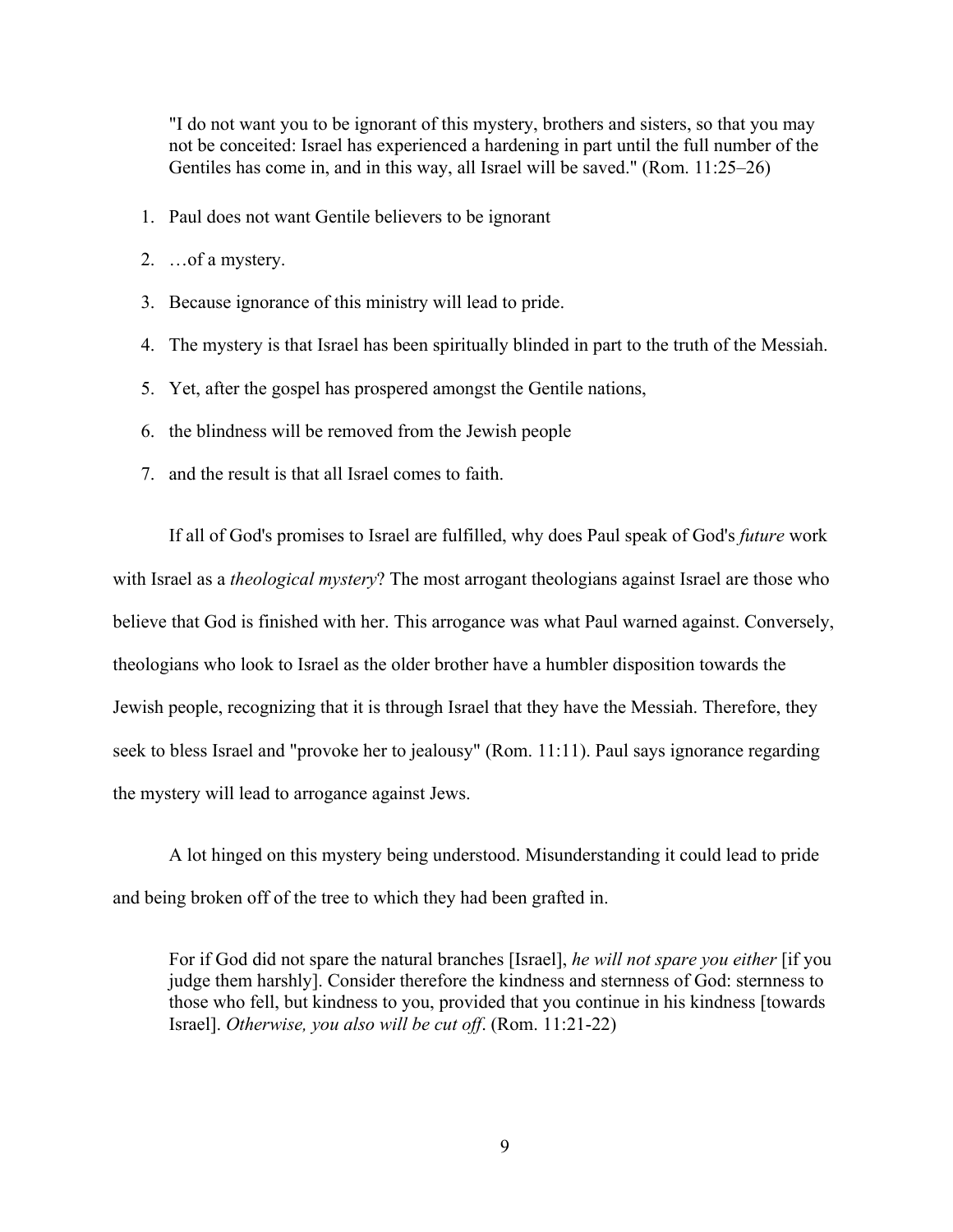Despite this hardening, God's will is that the Jewish people embrace the New Covenant as well—after all, it wasn't promised to Mongolia or Brazil but to the Hebrews. "I will make a New Covenant with the people of Judah and the people of Israel" (Jer. 31:31).

There are so many Scriptures<sup>17</sup> that speak of national Israel experiencing a revival in the end-times. We see this even now with the emergence of Messianic Judaism and the rediscovering of the Jewish Jesus among scholars—both Jewish and Christian. Seventy-two of Ezekiel's prophecies (mostly of Israel) end with, "then they will know that I am Yahweh."

Dr. Walter Kaiser claims, "the term 'Israel' never loses its unique national, geo-political, or ethnic flavor. This is not because God has favorites or that he is chauvinistic, but rather because God is faithful and true to his word."18 The rebirth of the nation of Israel and the regathering of the Jewish exiles from all over the earth is the greatest fulfillment of prophecy in modern history, bar none. It testifies to the world of God's faithfulness to his covenant.

#### Difficult Passages

There are several passages upon which fulfillment theology stands. But do they really say that God has moved on from Israel?

## Seed or Seeds?

The promises were spoken to Abraham and to his seed. Scripture does not say "and to seeds," meaning many people, but "and to your seed," meaning one person, who is Messiah. (Gal. 3:16)

<sup>17</sup> Rom. 11:26, Zech. 12:10, Hosea 3:4-5, Jer. 31:31-33, Ezek. 36:25ff

<sup>&</sup>lt;sup>18</sup> "What's so Important about Premillennialism?" Walter Kaiser, Jr., September 2006, http://www.walterckaiserjr.com/Israel%20and%20pre-millennialism.html.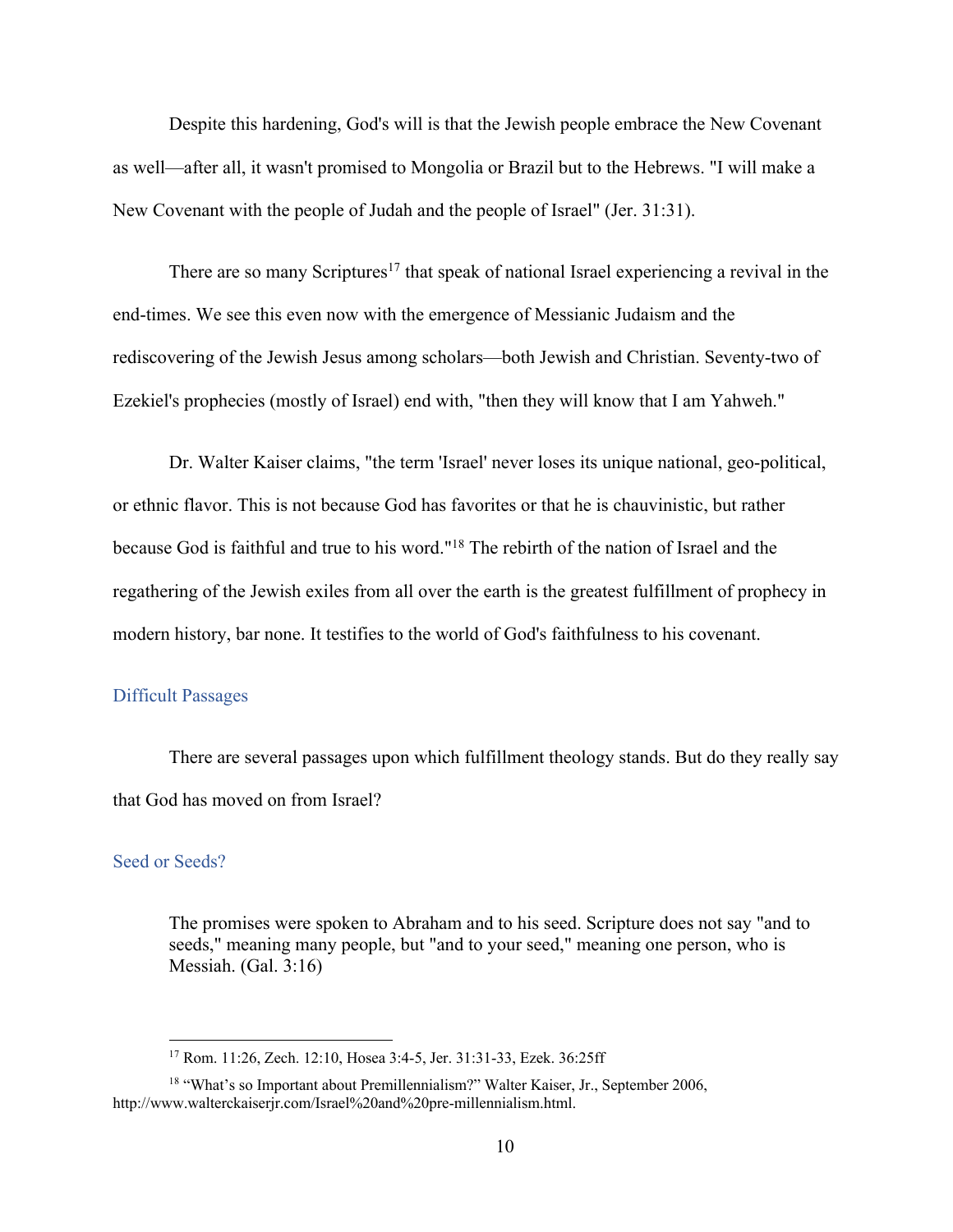When Paul speaks about the promise being to a seed *singular* in Galatians*,* he was merely being creative in his usage of words. We often forget the writers of the New Testament were skilled at their craft. As Westerners, we tend to think that everything must be literal. We are a very *fact-oriented* culture. But in ancient literature, there was license for hyperbole<sup>19</sup> and even exaggeration. Did Jesus really want us to cut off our hands or gouge out our eyes? Were there exactly 5,000 people eating the fish and the loaves? Of course not. These were all literary devices to make a point. The reader understood the intent of the writer.

Paul could not possibly be saying that the *one and only* fulfillment of the promises to Abraham's seed is in Yeshua.

- 1. Paul knows in Hebrew, the word seed, *zerah*, is just like English. It has one form for both plural and singular—a collective singular—just like offspring or fish. Imagine someone arguing that "a dozen deer" actually means one deer because deer is singular.
- 2. The seed promised to Abraham is often said to be as the sand of the seashore or the stars of the sky (Gen. 22:17). There is no way that sand or stars could be interpreted in the singular.
- 3. Such an interpretation would contradict the plain meaning of literally dozens of passages in the Hebrew Bible. It turns God into a very fickle, unfaithful Father. If he can turn his back on the Jewish people after making such powerful covenants and promises, how much more the Church?

<sup>&</sup>lt;sup>19</sup> "Personification, Hyperbole, and Metaphor," Ligonier Ministries, February 22, 2017, https://www.ligonier.org/learn/devotionals/personification-hyperbole-and-metaphor/.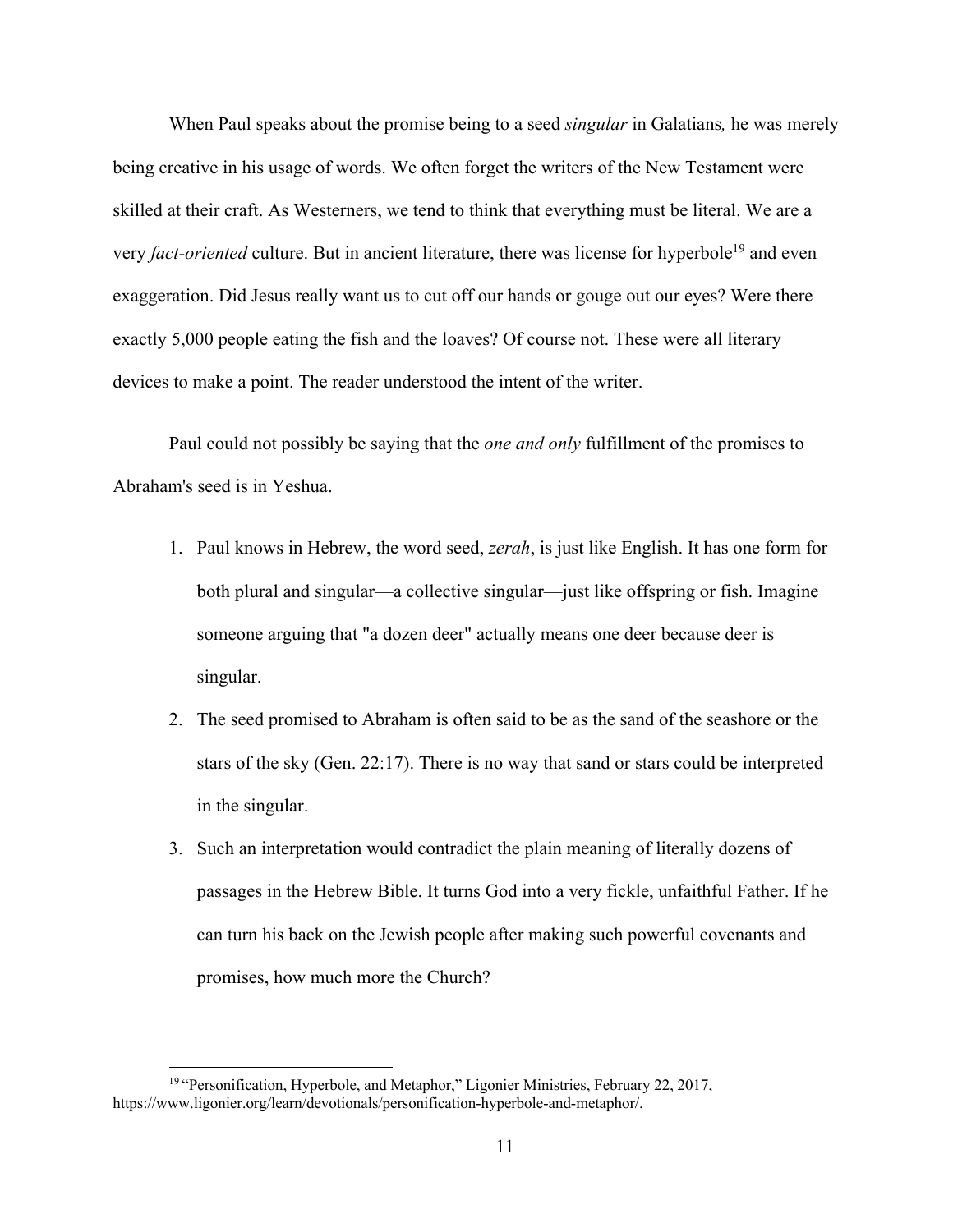Paul is merely using a *Midrashic hermeneutic*, where one looks for the underlying significance of a text to communicate something hidden in the plain reading.<sup>20</sup> Some have called it a homiletical interpretive device. In the PaRDeS mnemonic for the four types of biblical exegesis, it would be "D" (*Drash*, see footnote 32). He is simply saying that *the greatest fulfillment of God's promise to Abraham was in the one man, Yeshua.* People in the first century would have understood this.

Another example is where Matthew interprets Hosea 11:1 differently than how the prophet perceived it: "… out of Egypt I called my son." Though clearly, it is referring to Israel, there is a hidden meaning, pointing to the Messiah: "my son," coming with his parents out of Egypt. (Matt. 2:15) "The biblical text has an obvious or plain sense," in this case, Israel coming out of Egypt, "but its deeper meaning was there to be discovered."21 This is a midrash. The fulfillment in Yeshua does not cancel the former meaning.

Paul is saying that God strategically used the Hebrew word *zerah*, or *seed*, which, as noted, is a collective singular, to refer both to a covenant people with a unique calling and to his Messiah, who would bring salvation to the nations. He's not saying this is the only fulfillment, any more than he wanted Galatians to emasculate themselves (5:12)! The fact that Paul often exaggerated to make a point was an accepted literary device in his day and is in ours as well. We

 $^{20}$  Joseph uses the same technique when he interprets Pharaoh's dream. He says the fact that Pharaoh had a dream twice means that it is definitely going to happen. It is fixed.

<sup>&</sup>lt;sup>21</sup> David Stern, "Midrash and Parables," in The Jewish Annotated New Testament, eds. Amy-Jill Levine and Marc Zvi Brettler, (New York: Oxford University Press, 2017), 707.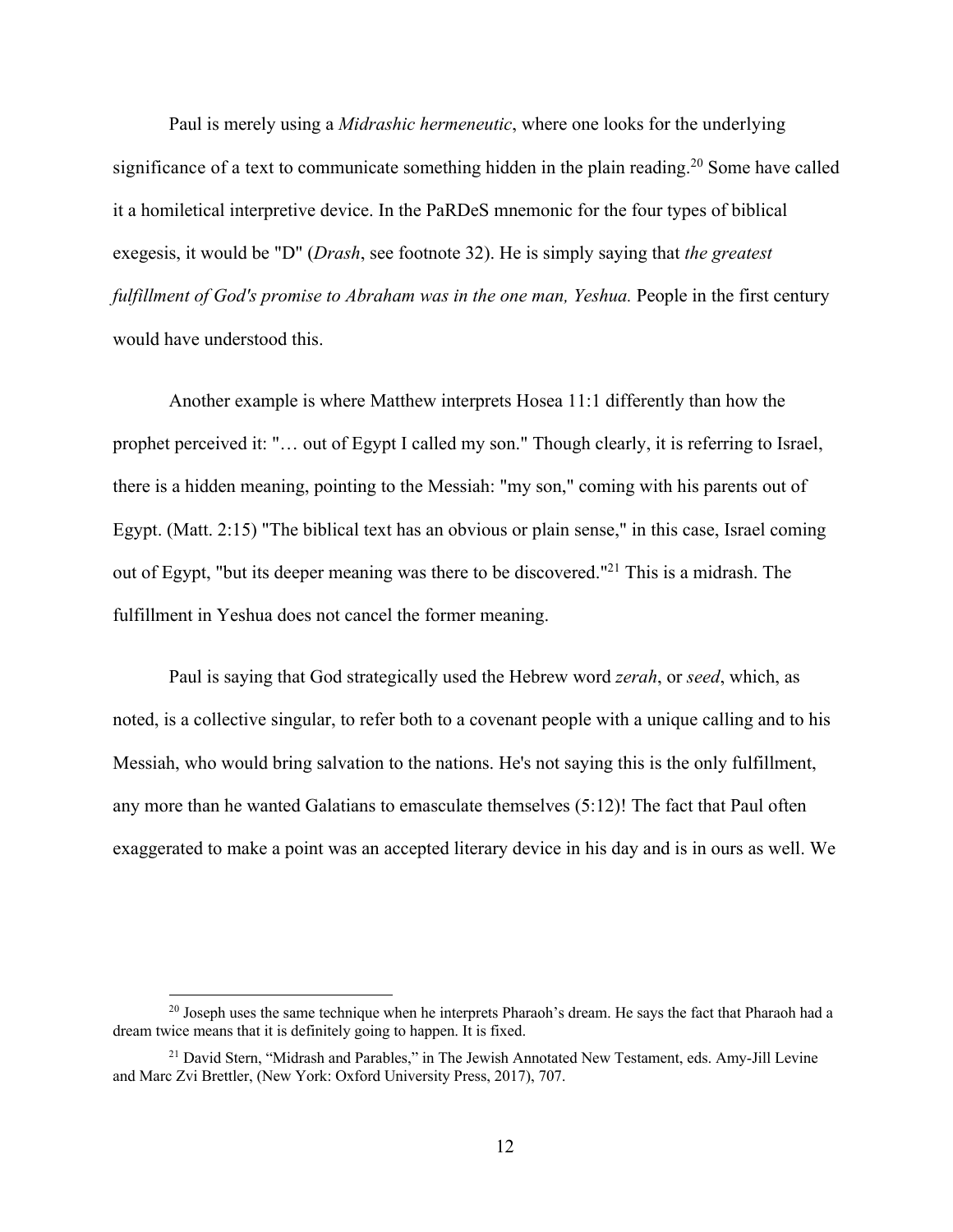simply wrongly assume that the Bible cannot employ such devices. (Don't tell Jesus, who told people to hate their family members!)

If we conclude that Paul canceled every use of the word *seed* as a singular collective and we must now view the word seed in all cases as singular (If you take the fulfillment theology view of this verse, that must be your conclusion. Seed must be "seeds" to be plural!), then we should surely take note that Paul uses seed as a collective singular just 13 verses later! "If you belong to Christ, then *you* (Plural) are Abraham's seed, and heirs according to the promise." (3:29)

The promise of the land was not only made to Abraham but reaffirmed to his seed, Isaac, and Jacob (Gen. 26:3, 35:12). And if the promise was *only to* Yeshua, how did the Jewish people ever possess the land in the first place? How did the Jewish people remain an identifiable people group for 2,000 years in exile, only to return and "possess the land?"

Paul is saying to the Galatians, who were being compelled to be circumcised, that such acts are futile. They are not part of the covenant of circumcision. But they are part of the other seed promises to Abraham that are fulfilled in Yeshua.

- "…and all peoples on earth will be blessed through you." (Gen. 12:3)
- "You will be the father of many nations." (Gen. 17:4)
- "...and all peoples on earth will be blessed through you." (Gen. 22:18)

These speak of the body of Messiah worldwide, of the Gentiles coming into the kingdom from every nation. Paul is merely using a literary device to emphasize this mystery (see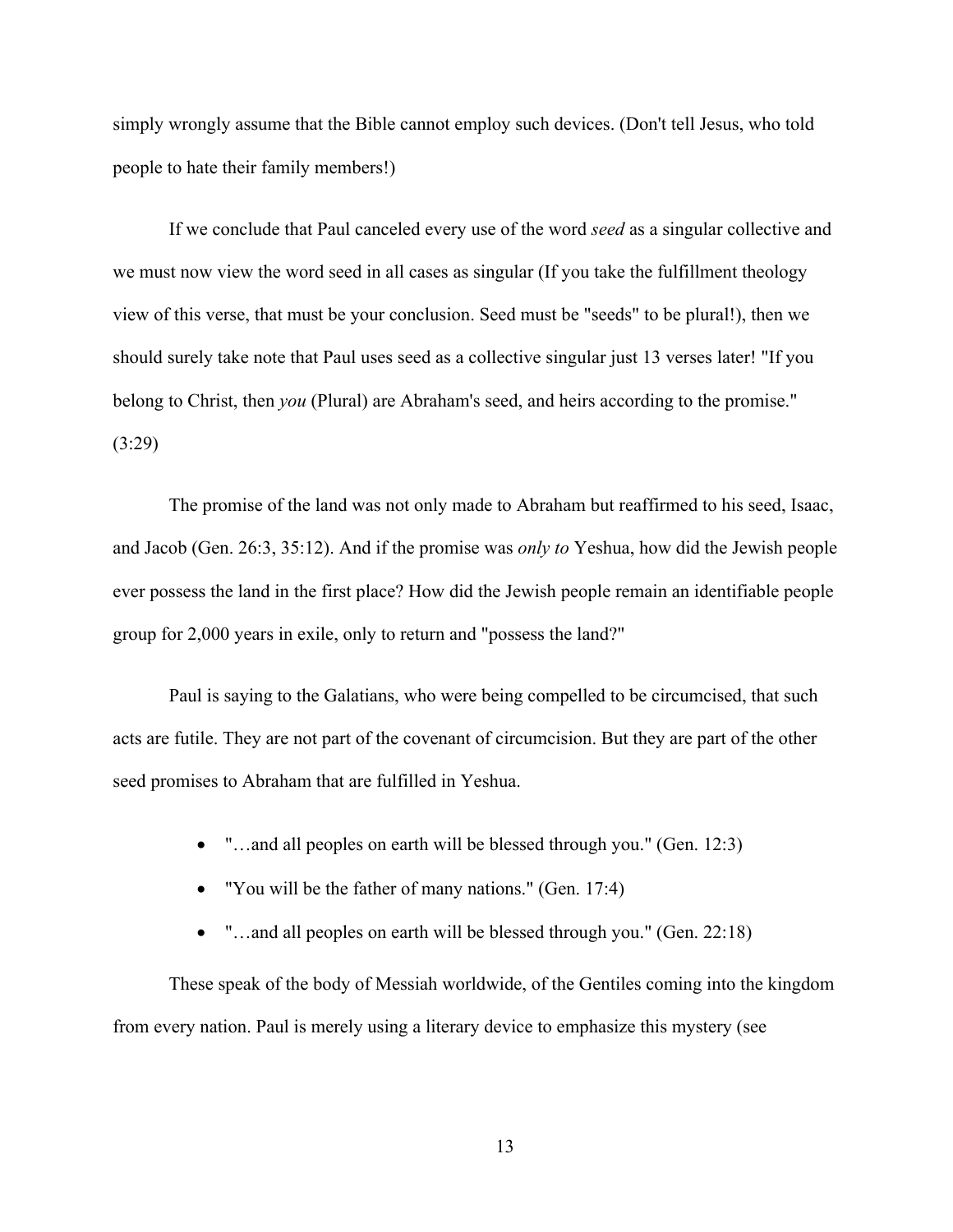Ephesians 3:1-10). But he clearly is not rejecting the land promises, as he confirms them

elsewhere (Rom. 3:1-4, 9:4, 15:8).

#### Who is a True Jew?

One of the passages often quoted to suggest that Paul is distancing himself from Judaism and circumcision is the latter verses of Romans 2.

"Circumcision has value if you observe the law, but if you break the law, you have become as though you had not been circumcised. So then, if those who are not circumcised keep the law's requirements, will they not be regarded as though they were circumcised? The one who is not circumcised physically and yet obeys the law will condemn you who, even though you have the written code and circumcision, are a lawbreaker.

"A person is not a Jew who is one only outwardly, nor is circumcision merely outward and physical. No, a person is a Jew who is one inwardly; and circumcision is circumcision of the heart, by the Spirit, not by the written code. Such a person's praise is not from other people, but from God." (Rom. 2:25-29)

The general idea is that circumcision is only profitable if you keep the entire law. Since

none of us have been able to perfectly keep the law, clearly, circumcision is useless. That is not

what Paul is saying.

In the verses that precede these, Paul speaks about certain Jewish people who, despite having a pious appearance, live ungodly lives. This pushes away Gentiles from God, to whom Jews were called to be a light. He quotes Isaiah 52:5 in Romans 2:24, saying, because of their actions, "God's name is blasphemed amongst the nations." He is saying it is tragic that some Jews, despite having the outward mark, are poor witnesses.

For instance, the custom of not eating with Gentiles certainly didn't help the Jews in becoming a light for the Gentiles. This was not forbidden in Torah but was a Pharisaical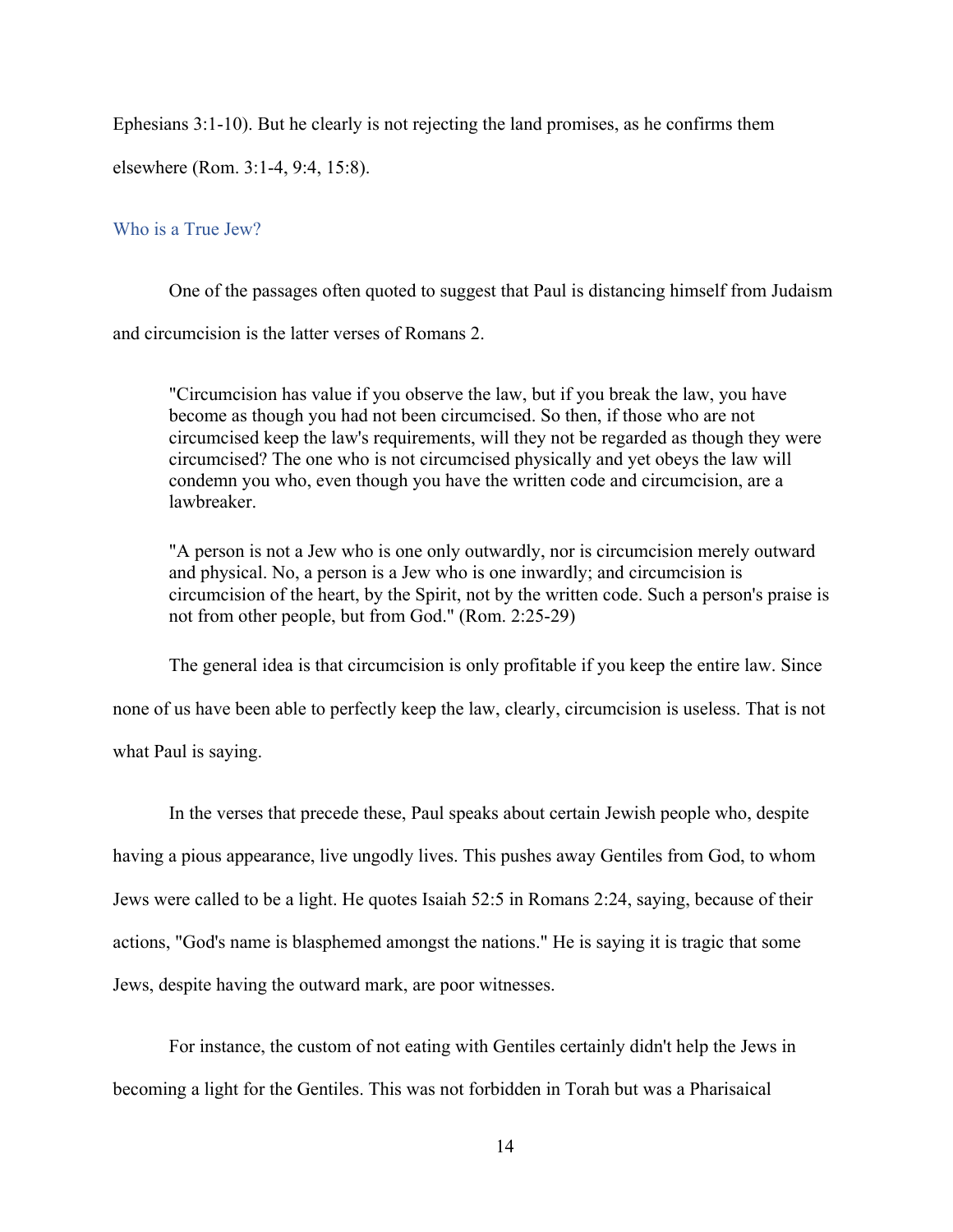development in hopes of limiting contact with *unclean people*. Since they could not know for sure if a Gentile had done something to make them unclean, they decided just to cut off all contact. "Jesus does not reject the dietary laws of the Torah but rather dismisses the Pharisaic requirement that food be consumed in a ritually pure fashion."<sup>22</sup> God addresses this as being against Torah in Peter's vision: "Do not call anything impure that God has made clean" (Acts 10:14). Peter initially struggles to understand the meaning (v. 17) but declares days later: "But God has shown me that I should not call anyone impure or unclean."

Again, because we live in a society that expresses most things literally, we assume that Paul does too. So, when he says a real Jew is not someone who is circumcised outwardly, but inwardly as well, he is not saying that a Jewish unbeliever is no longer Jewish or that the real Jews are Christians. So, what is he saying?

Imagine I go to Maine for pineapple. Because the pineapple is *from Maine*, it's just not good. I say to everyone around me, "You people need to go to Hawaii. This isn't a pineapple! You've never tasted a *real pineapple* until you've been to Hawaii." No one is going to take me literally, thinking that I am saying that what I am eating is not a pineapple. It just doesn't taste nearly like a Hawaiian pineapple. Paul is saying that the highest form of being a Jew is not physical circumcision alone. But it is a heart committed to God.

Part of the problem here is that we have a chapter divider between Romans 2 and 3. The very next verses make it clear that circumcision is of *great value*.

"What advantage, then, is there in being a Jew, or what value is there in circumcision? Much in every way! First of all, the Jews have been entrusted with the very words of

<sup>&</sup>lt;sup>22</sup> David M. Freidenreich, "Food and Table Fellowship," in The Jewish Annotated New Testament, eds. Amy-Jill Levine and Marc Zvi Brettler, (New York: Oxford University Press, 2017), 650.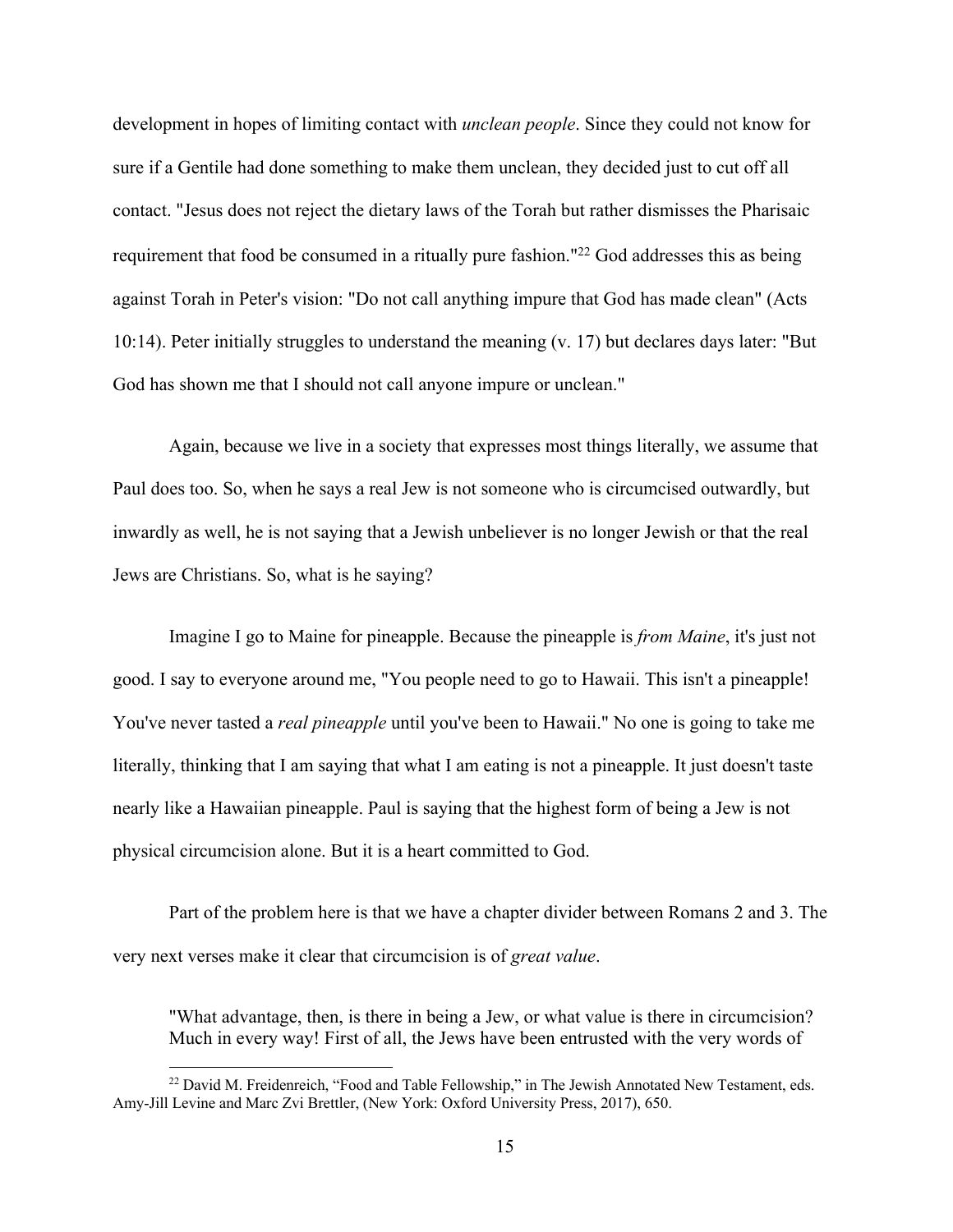God. What if some were unfaithful? Will their unfaithfulness nullify God's faithfulness? Not at all! Let God be true, and every human being a liar." (Rom. 3:1–4)

When Paul asked this question, "What advantage, then, is there in being a Jew?" anyone reading this for the first time, having just read those verses in chapter 2, would be expecting Paul to say, "None. There is no advantage in being Jewish or being circumcised." But he says there is much value. In fact, he says that God will be faithful to his covenant of circumcision and his promises to Israel even when Israel, or most Jewish people, are in unbelief.

#### Neither Jew nor Gentile?

Galatians 3:28 is another key verse for replacement/fulfillment theology.

"There is neither Jew nor Gentile, neither slave nor free, nor is there male and female, for you are all one in Messiah Jesus."

Some use this verse to say there are no longer Jews or Gentiles. They look at believers as a "third race" to borrow the term coined in Epistle of Diognetus. There are so many problems with that interpretation. First, you must deal with the fact that Paul refers to Israel in the present tense all throughout his writings. Second, he includes himself in that group many times, including in Romans 11 when he says, present tense, "I am an Israelite myself, a descendant of Abraham" (Rom. 11:1).<sup>23</sup> Third, there are still men and women all around us, yet Paul says there are *no men and women* in the Messiah?

<sup>&</sup>lt;sup>23</sup> See also "My brothers, I am a Pharisee, descended from Pharisees." (Acts 23:6) In Romans 9 he refers to Israel as his own people, as he expresses his anguish over their lostness. And Philippians 3, while he is clear that his pedigree in Judaism is nothing compared to knowing the Messiah, he is very clear that he is still a Jew.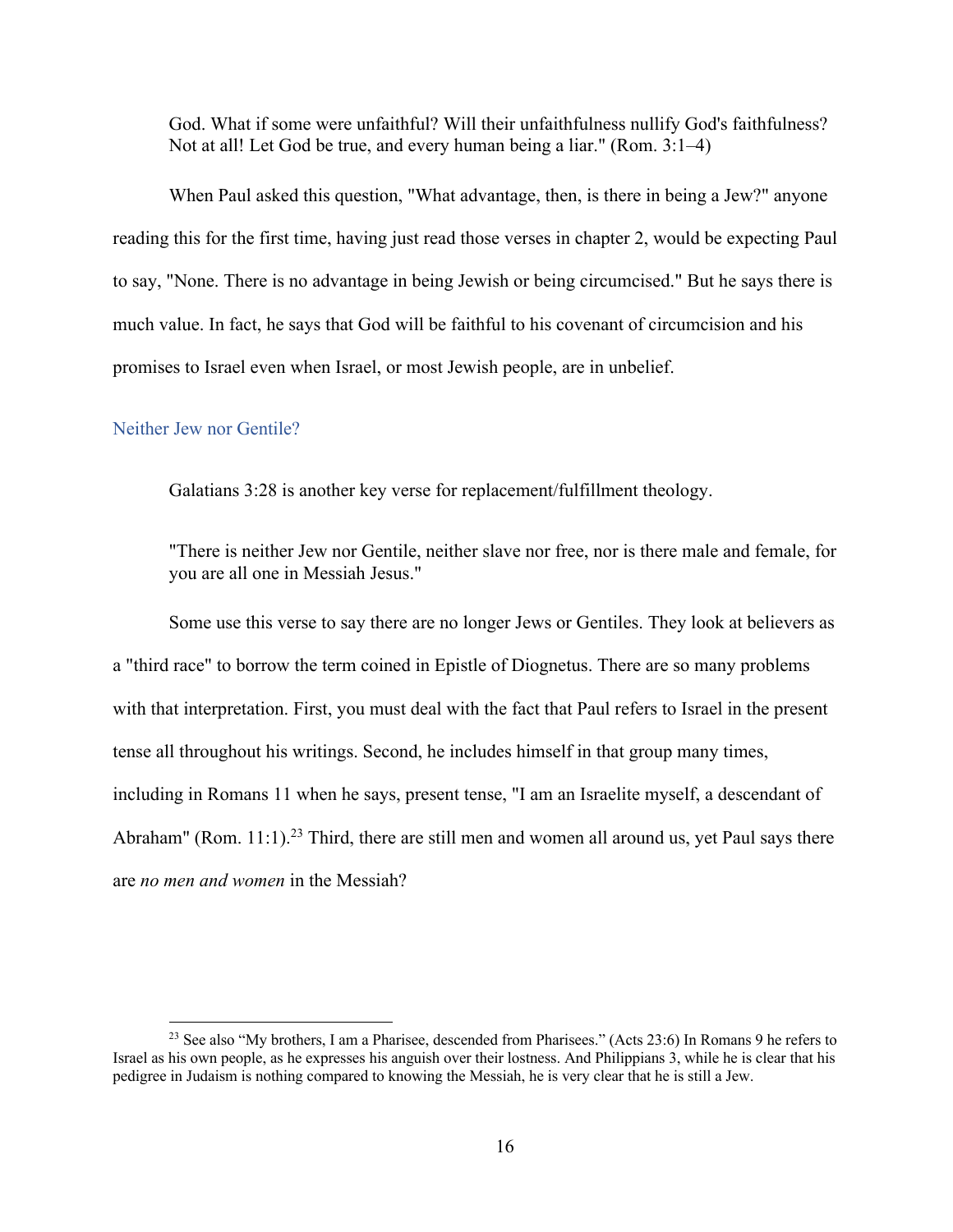This really isn't a difficult verse. Paul is speaking of our identity in Messiah, not our roles. He's talking about how God views people in the ecclesia. There's no longer a hierarchy. Those of the tribe of Levi are no better than those of the tribe of Asher. In Messiah, men are no longer better off than women. The teenager can draw as close to God as the scholar.

Imagine basic training in the Marines. There are whites, blacks, and Hispanics. Their race/color is very real—real enough that people over the centuries have been killed because of it. The leadership does some exercises to get the new soldiers to put aside differences and build brotherhood. The sergeant says, "Here, there are not whites, blacks, or Hispanics—*just Marines*. When you are out there in battle, you will not care what color the man is next to you, just the flag on his uniform." He is not denying their different races but minimizing them in light of their identity on the battlefield as Marines.

This is Paul's intent. In Messiah, our identity is not connected to race, status, or gender. Those things have no value in bringing you closer to God. But men and women still have differences (despite what culture says). No biological male has ever produced offspring! This is the true meaning of the Joel 2:28 prophecy of God pouring out his Spirit on all flesh. Theologians have wrongly understood this. The "all flesh" designation means despite gender, age, position, or ethnicity, God will empower any human who comes to him with a humble heart.

It does appear that some will retain their ethnic identity in the millennial age (Zech. 14:16, Is. 2:2-4). The Hebrew Bible has prophecies about the nations of the world interacting with Jerusalem during the millennial kingdom (Is. 2:3-4, Zech. 8:23). John was able to distinguish ethnicity in heaven: "Before me was a great multitude that no one could count, from

17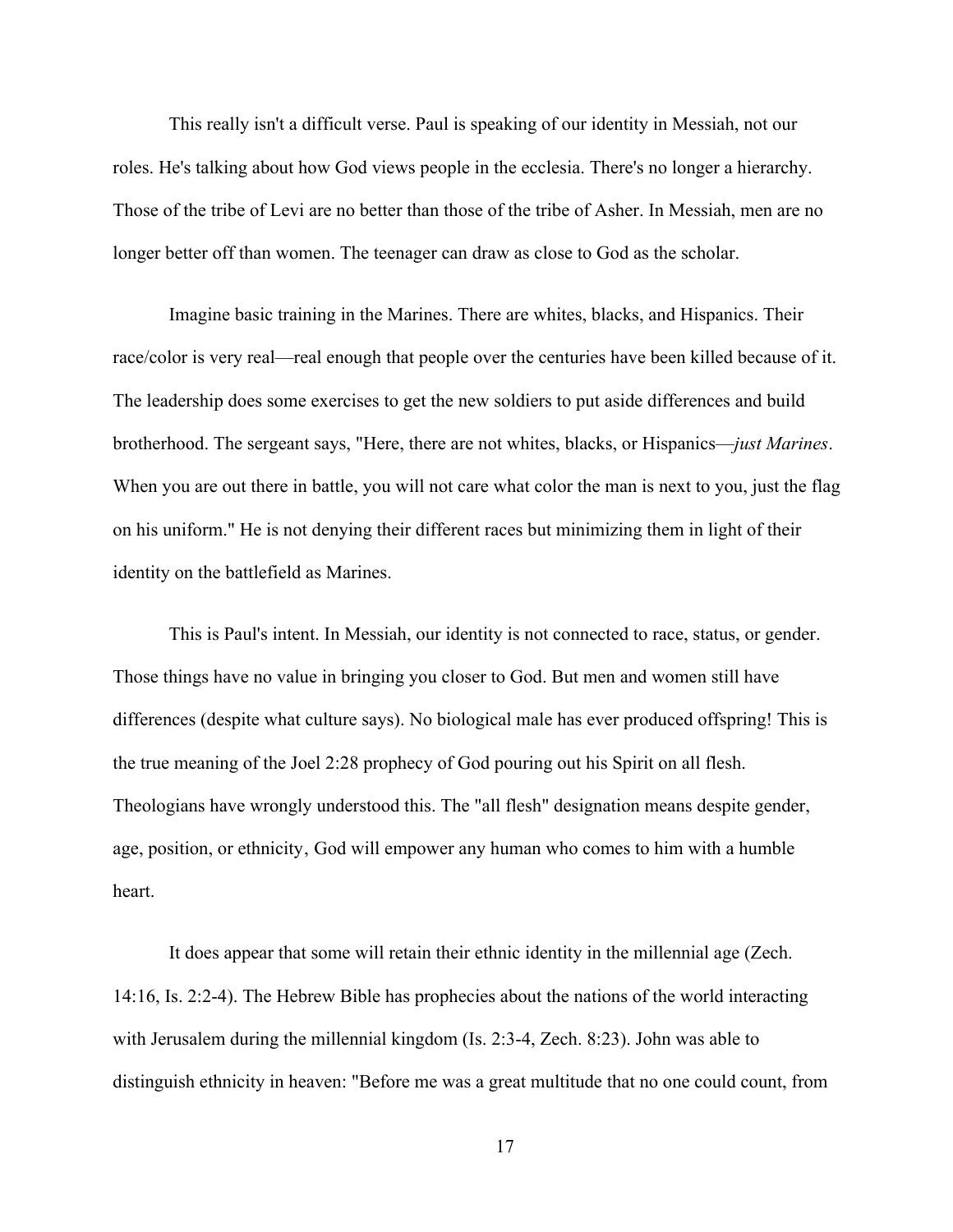every nation, tribe, people and language" (Rev. 7:11). Yeshua inherits *the nations*, not a gigantic generic blob.

But no one will enjoy an advantage based on ethnicity. God abhors all supremacy movements, whether white, Jewish, or black. We are all made in the image of God.

## Is the Second Coming an Allegory?

I asked a Ph.D. amillennialist friend how he sees Zechariah 14—which clearly depicts the *Parousia*. This passage shows Yahweh coming to Israel's rescue and then setting up his kingdom over all the earth. The nations then come to Jerusalem to worship Yahweh. My Ph.D. friend said the amillennialist would see it as "fulfilled in Christ." Simple as that.

How can Zechariah's incredible picture of the Messiah coming to the Mount of Olives (and John's view from heaven [Rev. 19:11ff]) be fulfilled already? They see such a passage as allegorical and fulfilled in the first coming of Messiah: Jesus came, and he conquered sin, death, and hell—and that is what the prophets were speaking of when they preached a future kingdom. Zechariah 14's picture of God rescuing Israel is a symbolic picture of Jesus rescuing all the peoples of the earth and becoming king. After Jesus's ascension, Israel's role was fulfilled, and the definition of the "people of God" changed from *ethnic* Israel to *spiritual* Israel. But is this Biblical?

And we must ask, "Is there anything about *spiritual Israel* turning murderously against ethnic Israel?" *Because that is the fruit of replacement/fulfillment theology!* Thousands of Jews have been put to death directly and indirectly by *spiritual Israel*. They bought into the idea that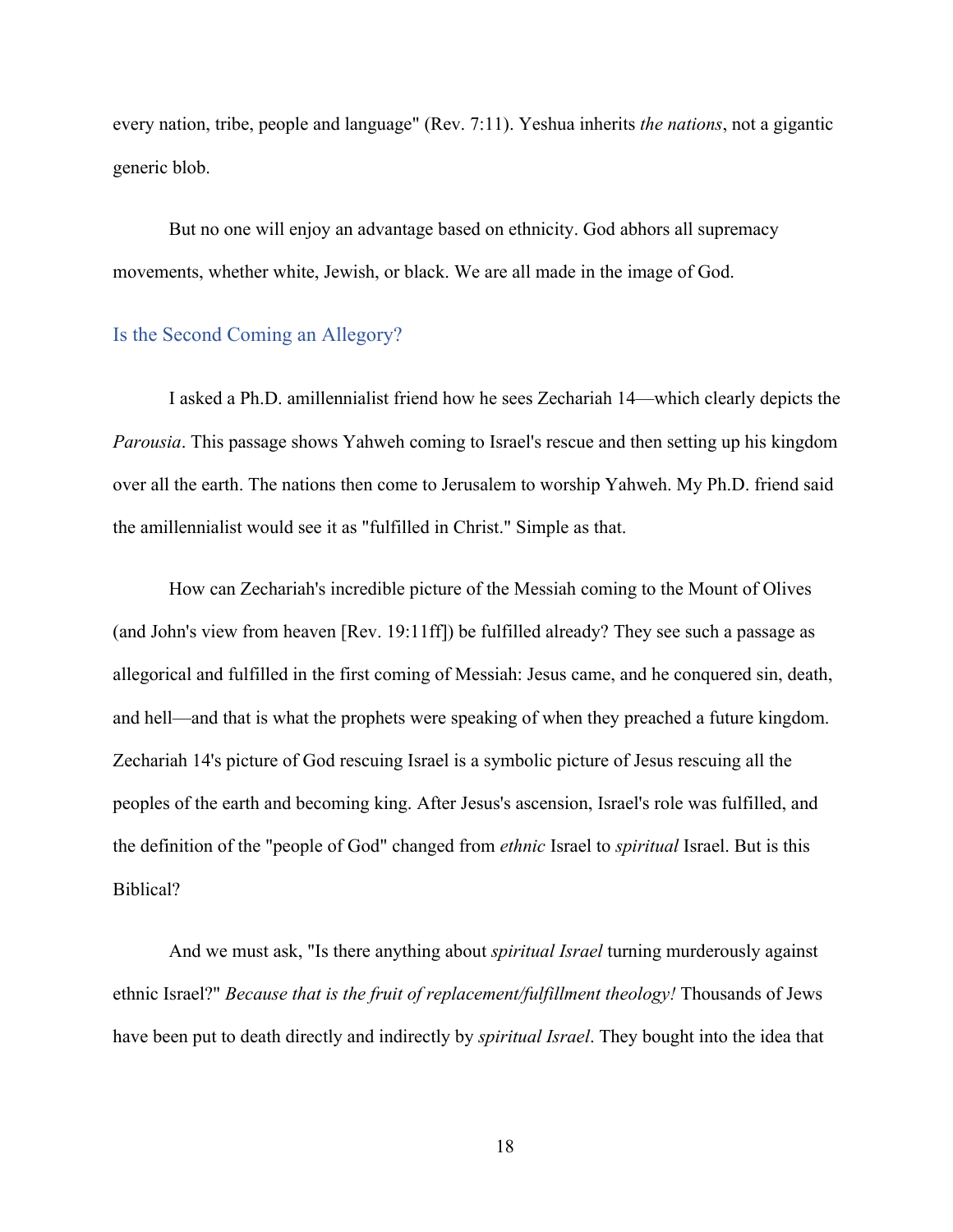God had rejected Israel, and they should too! Replacement theology is one of the most destructive misinterpretations of Scripture that exists.

Dan Juster writes, "Replacement theology is a necessary (but not alone sufficient) cause of antisemitism. If it did not exist, the house of antisemitism could not have been built."24 Jewish leaders Dennis Prager and Joseph Telushkin wrote:

"Christianity did not create the Holocaust—indeed, Nazism was anti-Christian—but it made it possible. Without Christian antisemitism, the Holocaust would have been inconceivable… Hitler and the Nazis found in medieval Catholic anti-Jewish legislation a model for their own, and they read and reprinted Martin Luther's virulently anti-Semitic writings. Both (Catholic and Protestant) traditions were saturated with Jew-hatred."25

Believing that Israel's role was fulfilled in full after the resurrection is to deny history considering the historical events of 1948 (Israel rebirthed) and 1967 (Jerusalem reunited).

# Trump and Israel

Millions of Christians expected the 2020 United States elections to be overturned before January 20th. They were convinced that God had spoken through hundreds of *prophets* that Trump would win. When this didn't happen, they predicted Biden's victory would be overturned. When that didn't materialize, they said Trump would be reinstated.

<sup>24</sup> Daniel C. Juster, Email message to author, August 21, 2021.

<sup>&</sup>lt;sup>25</sup> Michael Brown, Our Hands are Stained with Blood, (Shippensburg: Destiny Image, September 17, 2019), 21.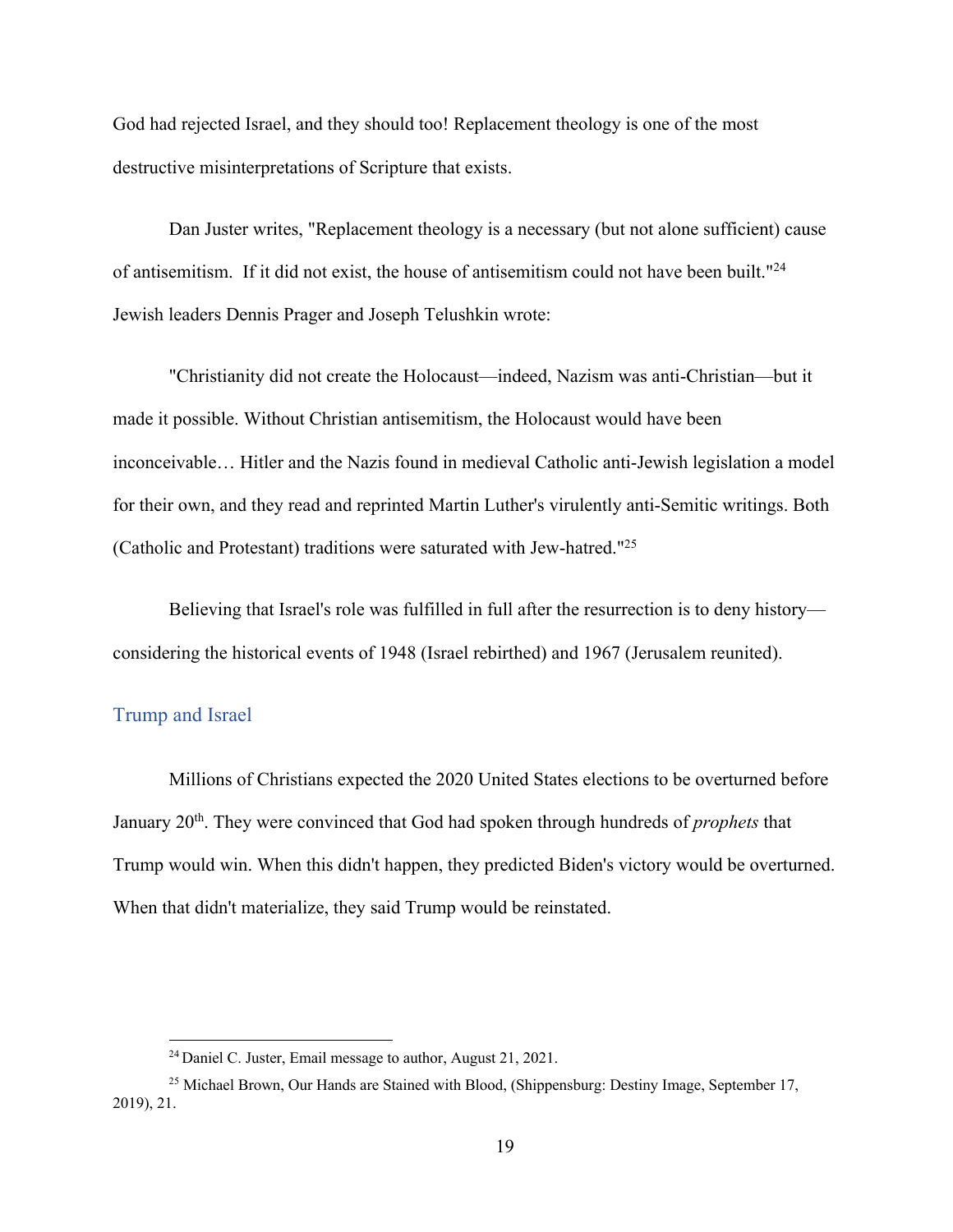I found this ludicrous. However, if suddenly, very soon, Trump is somehow restored as president, it would be utterly foolish for me to continue believing that the prophecies were wrong. Why? The evidence would be in the unprecedented event of Trump being reinstated!

Yet as unlikely as a Trump reinstatement is, the Jewish people remaining an identifiable people group for 2,000 years in exile, only to come home and be "reinstated" as a nation in her own land is far more unfathomable. And the difference is this, the Bible says nothing about U.S. presidents, but there are hundreds of prophecies about Israel's restorations! To deny that the modern state of Israel is a fulfillment of prophecy is to deny Scripture.

Juster adds, "Douglas Harrink accuses [fulfillment theologians] of portraying God as doing a bait and switch. All the passages that would produce hope and expectation, you now discover they did not mean what they seemed to say at all. You thought you were promised a car and put down the money, but in the end, it is not even a bicycle."

Juster continues:

"In one of his books, the famous New Testament Bishop N. T. Wright summarizes the thinking of replacement theology. Wright says that if we read the Old Testament straightforwardly, we would conclude the continued election of the Jewish people, their return to their ancient Land, and all of the other promises about them that would be literally fulfilled. However, Wright argues, due to the interpretations in the New Testament, we have warrant to radically reinterpret these texts about Israel and apply them as being fulfilled in a higher better way for the Israel of God, the Church.

"The original given meaning provides parameters to keep interpretation on track. No interpretation that undercuts the straightforward meaning of the original text in context can be right, or the whole authority of the Hebrew Bible is radically undercut. Romans 9- 11 provides the interpretative key to prove that such re-interpretation is wrong, that we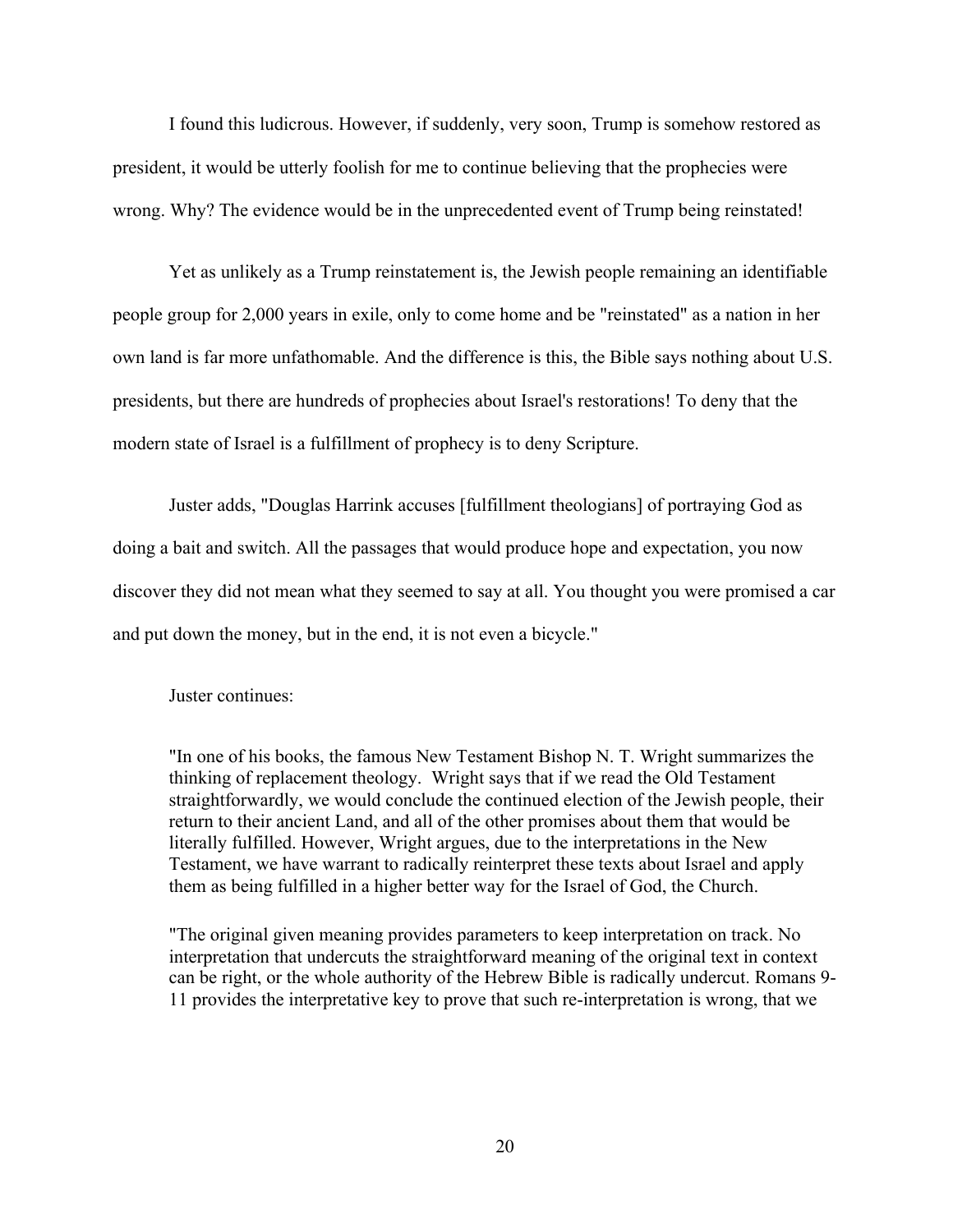are to read the Hebrew texts and their promises as part of the continued gifts, calling, promises, and election of the Jewish people."26

Again, these prophecies are coming to pass—they are not theoretical! Dr. Stuart Dauermann writes that "five contextual factors [identify] five signs that these are eschatological times."27

- 1. Israel rebirthed.
- 2. Jerusalem restored.
- 3. Massive immigration from the "land of the north." (Jer. 16:14-15)
- 4. Jewish people embracing Yeshua.
- 5. Jewish believers maintaining a Jewish identity.

To that last point, there is no hint in the Gospels that Jesus expected Jewish believers to stop identifying as Jews—that God had redefined "Israel." There is no expectation in Acts that the Jewish apostles would live as Gentiles. They dealt with racial superiority in Acts 15. Paul does rebuke Peter for not being willing *to have table fellowship with Gentiles* in Galatians 2, but this had nothing to do with *kashrut*. <sup>28</sup> When Paul is accused of not living according to Moses and the Jewish traditions, the apostles speak with one voice that these rumors are false (Acts 21:21ff).

<sup>26</sup> Ibid, Juster

<sup>&</sup>lt;sup>27</sup> "What Is The Gospel We Should Be Commending - To All Israel In These Times Of Transition?" Stuart Dauermann, April 4, 2008, https://www.kesherjournal.com/article/what-is-the-gospel-we-should-be-commendingto-all-israel-in-these-times-of-transition/.

 $28$  To be clear this is not a kosher/non-kosher issue. There is no evidence that the apostles ever ate nonkosher food. The issue here is not over what they ate, but who they ate it with. The Pharisees forbid Jewish people from having table fellowship with Gentiles, for fear of becoming unclean. When Peter has his visions of the unclean foods, his conclusion is not to go downstairs and eat pork chops, but he wonders about the meaning of this vision. (Acts 10:17)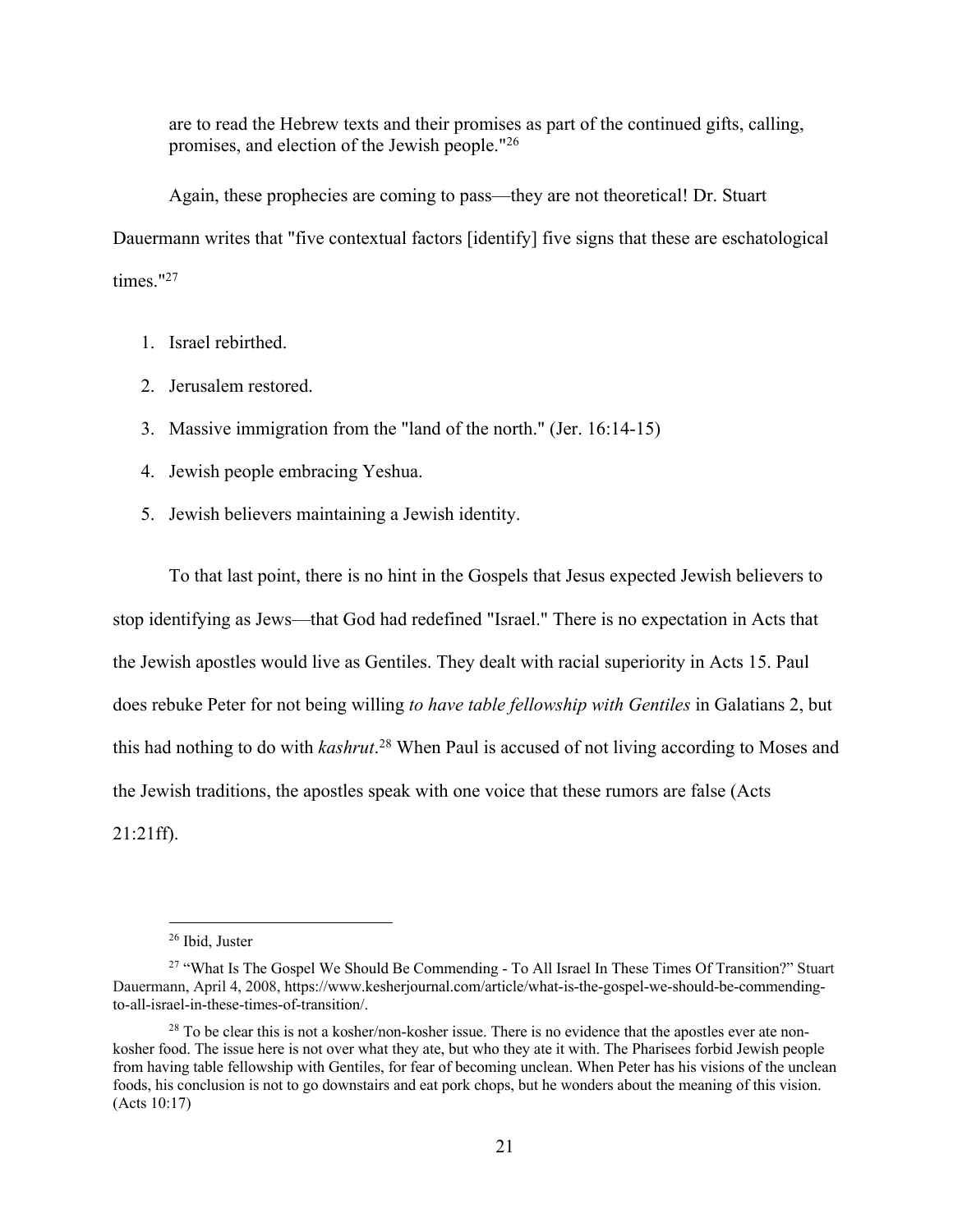And furthermore, the prophecies that speak of his first coming were quite literal: born of a virgin (Is. 7:14) in Bethlehem (Micah 5:2). He is the Son of David (Is. 11:1). He will be a light to the nations (Is. 42:6-7). He will take on our sins (Is. 53:4-6). He would die with sinners and be buried with the rich (Is. 53:9). He would be innocent (Is. 53:9b). He would not resist (Is. 53:7). He would be rejected (Is. 53:3), and he would rise from the dead (Is. 53:11-12).

All of these prophecies were very literal and fulfilled by Jesus during his first coming. So why would we suddenly take the remaining promises of "restoring the kingdom to Israel" (Acts 1:6) and assume they are allegorical? The answer is clear: There's a demonic plot against the people of Israel, and Satan has found a willing ally in many theologians. Going all the way back to the 2nd century, the church fathers sometimes railed against the Jewish people with quite venomous language. Its crescendo came in the 4th century with John Chrysostom, who said it was every Christian's duty to hate the Jews.<sup>29</sup>

Paul never suggests that he sees these future promises to Israel as allegorical. In fact, he says that God's calling on Israel is still valid, even in unbelief (Rom. 11:29, 3:1-3).

"…the Old Testament prophets abound with kingdom age expectation. In Isa 2:2, the prophet sees a day coming when the mountain of the Lord's house will be established, and all the nations shall flow into it. In Isa 11:6, the domesticity of all animals is revealed when the wolf dwells with the lamb, the leopard lies down with the young goat, the calf

<sup>&</sup>lt;sup>29</sup> John Chrysostom wrote these words in a series of sermons against the Jews: "The Jews sacrifice their children to Satan… They are worse than wild beasts. The synagogue is a brothel, a den of scoundrels, the temple of demons devoted to idolatrous cults, a criminal assembly of Jews, a place of meeting for the assassins of Christ, a house of ill fame, a dwelling of iniquity, a gulf and abyss of perdition…

The synagogue is a curse. Obstinate in her error, she refuses to see or hear; she has deliberately perverted her judgment; she has extinguished within herself the light of the Holy Spirit…

<sup>[</sup>The Jews] have fallen into a condition lower than the vilest animals. Debauchery and drunkenness have brought them to the level of the lusty goat and the pig. They know only one thing: to satisfy their stomachs, to get drunk, to kill and beat each other up like stage villains and coachmen…

I hate the Jews because they violate the Law. I hate the Synagogue because it hates the Law and the Prophets. It is the duty of all Christians to hate the Jews."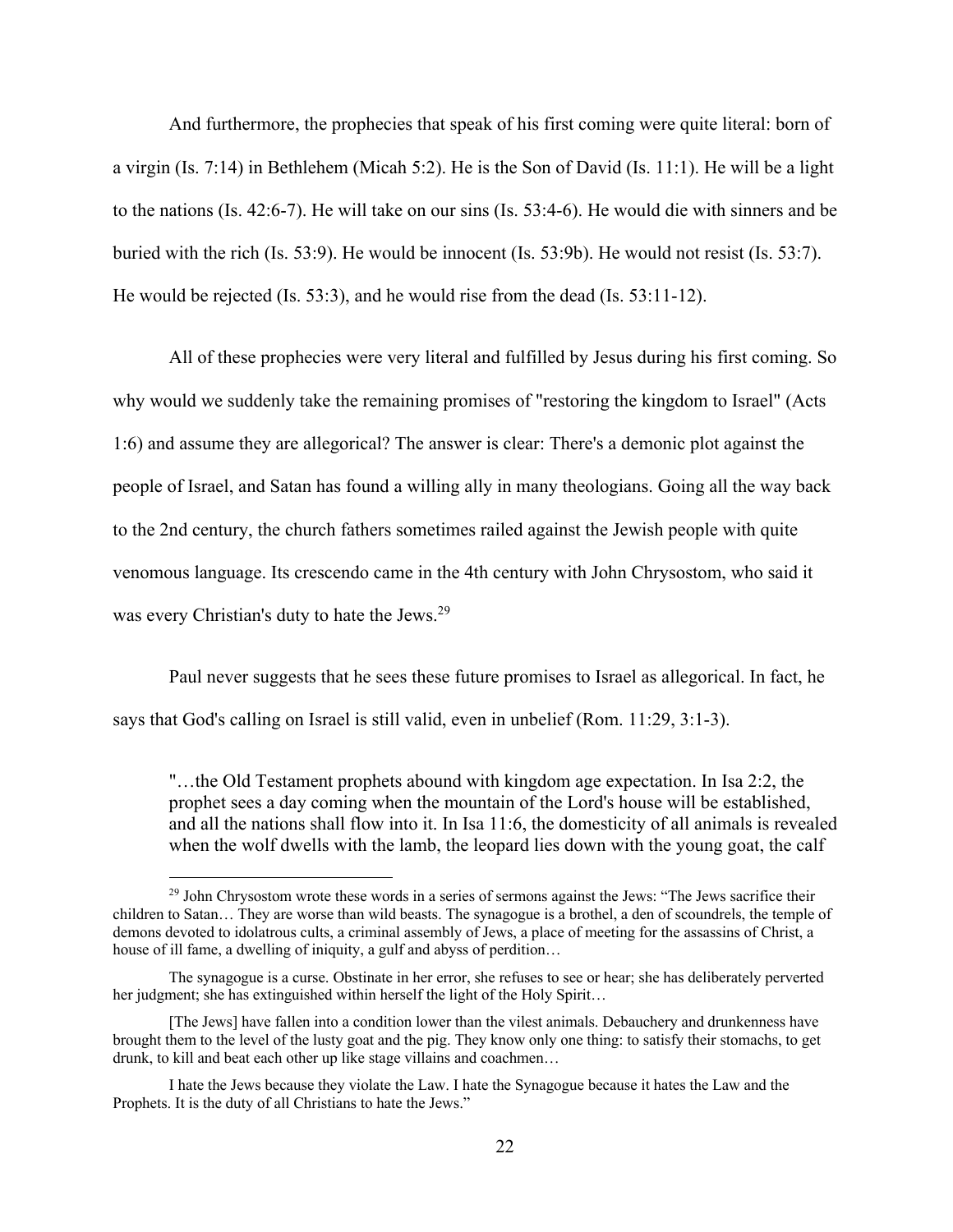and a young lion feed together, and all are led by a child. In Isa 19:23–25, a day is anticipated when there will be a highway running all the way from Egypt to Assyria and, therefore, directly through the land of Israel. That will be a day when God will say, 'Blessed be Egypt my people, Assyria my handiwork, and Israel my inheritance.' In Isa  $35:1-2$ , Isaiah the prophet anticipates a time when the desert shall blossom like a rose."<sup>30</sup>

For religious Jews, the prophetic hope is not about dying and going to heaven but the coming Messianic kingdom. This is precisely why the apostles asked Yeshua about "restoring the kingdom to Israel" in Acts 1—this was the great prophetic hope embedded in every firstcentury Jew. To suggest that this great hope is suddenly divinely upended is to impugn the character of God, who can neither God lie (Heb. 6:18) nor break his covenant (Jer. 31:35-37).

#### New Testament Confirmation, not Replacement

The New Testament has an expectation that Israel will fulfill her destiny, that the nation will be restored, the prophets' words will be fulfilled, and that she will experience national revival. Let's go through the passages one by one.

1. Yeshua's last conversation with his disciples before the ascension reveals this expectation:

"'Lord, are you at this time going to restore the kingdom to Israel?'

"He said to them: 'It is not for you to know the times or dates the Father has set by his own authority.'" (Acts 1:6-7)

The disciples clearly think the prophecies from the Hebrew Bible are still valid. Why wouldn't they?

<sup>&</sup>lt;sup>30</sup> Paige Patterson, Revelation: The New American Commentary, (Nashville: Holman Reference, September 1, 2012), Logos edition, (2) The Reigning of Believers (20:4–6).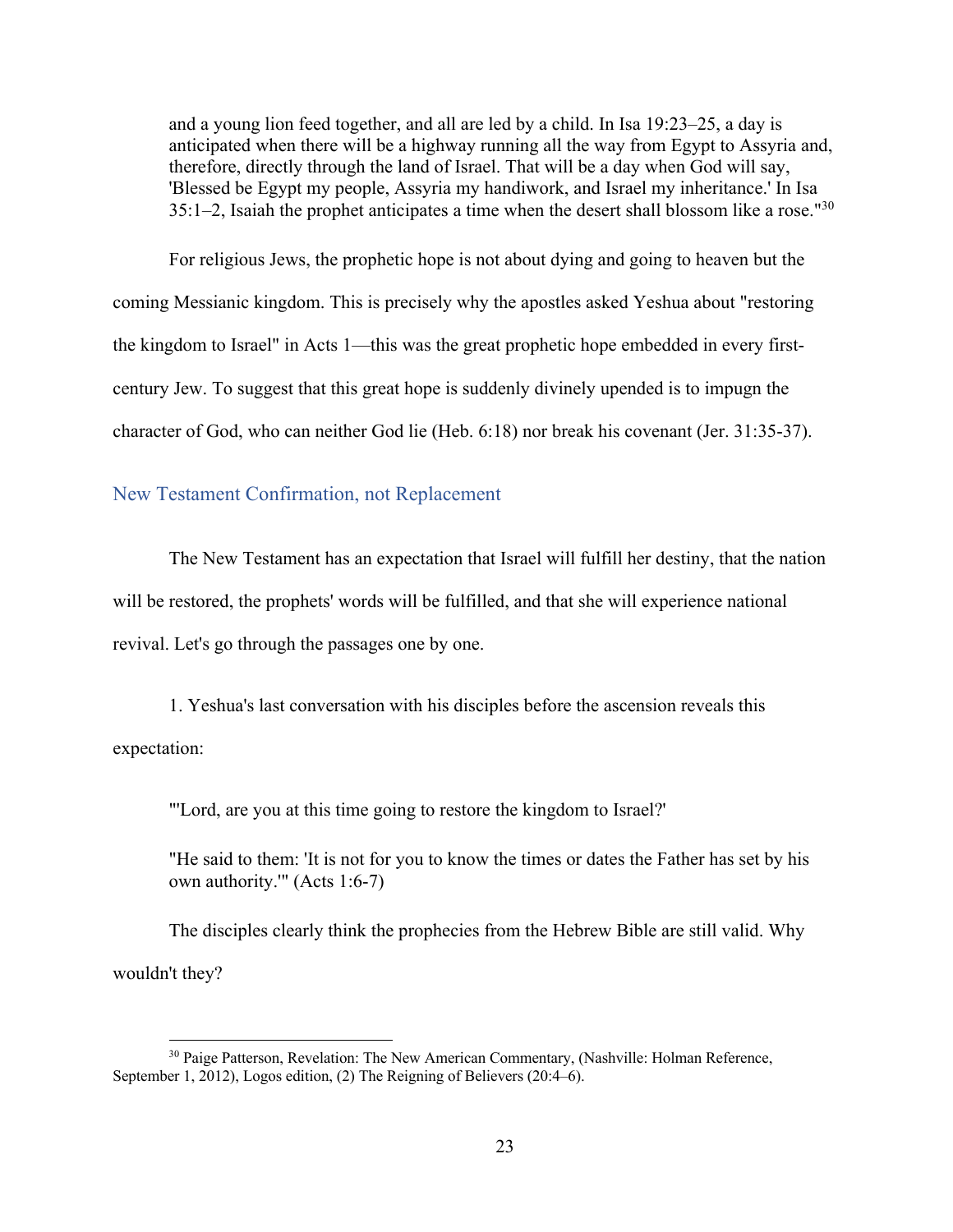There can be little doubt that the prophets themselves and certainly those who read their prophecies anticipated a literal fulfillment … This seems to be the intent of the question by the disciples … "Lord, are you at this time going to restore the kingdom to Israel?" (Acts 1:6). Jesus did not tell them the question was irrelevant but rather that it was not for them to know the times or the seasons (*chronos* and *kairos* respectively), which made up the timetable of God; rather they were to be witnesses until that time came.<sup>31</sup>

When they asked him about Israel's future, he did not say, "Guys, don't you know that all those prophecies were fulfilled in me? They were allegorical, and I fulfilled them through my victory on the cross. Israel has done her job in getting me in place. There is no more future role for Israel. Go and be my witnesses." No, he affirms the promises; the only question is *timing*.

2. The apostles understood the Acts 1:6-7 message. In Peter's sermon after the healing of the paraplegic beggar, he speaks of this coming restoration and confirms the prophets are to be taken literally.

Repent, then, and turn to God, so that your sins may be wiped out, that times of refreshing may come from the Lord, and that he may send the Messiah, who has been appointed for you—even Yeshua. Heaven must receive him until *the time comes for God to restore everything, as he promised long ago through his holy prophets*. (Acts 3:19-21)

3. Romans 11 predicts a progression of events that lead to a revival in Israel.

- 1. The gospel is preached.
- 2. While many Jewish people accept it, the majority reject it.
- 3. The gospel goes to the Gentiles.
- 4. The Gentiles are called to provoke Israel to jealousy (v. 11).
- 5. Israel's acceptance leads to a "greater riches" awakening in the nations (v. 12) and "life from the dead" (v. 15).

 $31$  Ibid.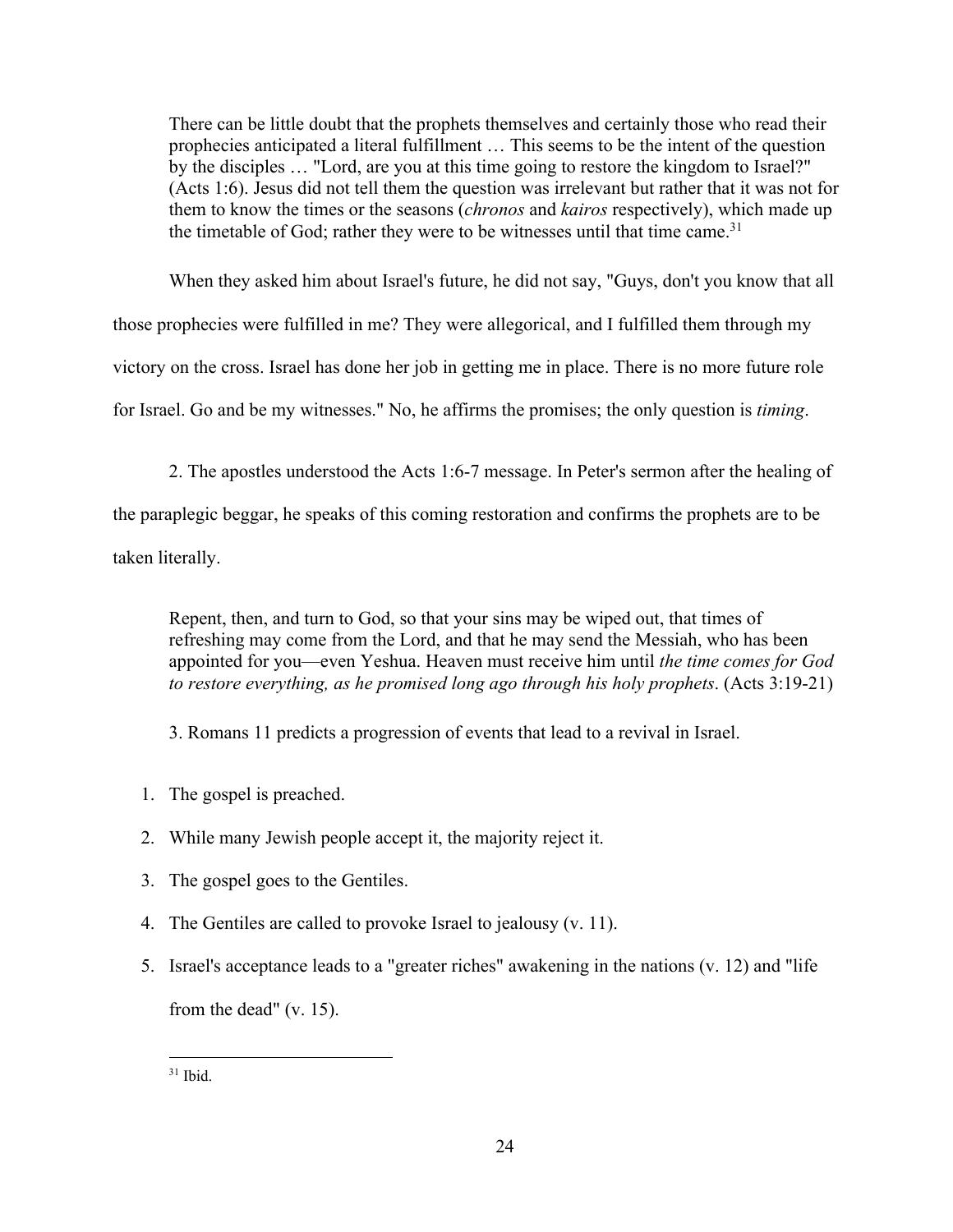6. The fullness of the nations leads to Israel's blindness being removed (v.25).

7. "All Israel Is saved." (v. 26)

4. In Matthew 23, he tells the religious, "You will not see me again until you say blessed is he who comes in the name of the Lord." (v. 39)

This phrase has great meaning.

- 1. In a Jewish wedding, the cantor will use this phrase to call in the bridegroom. Yeshua is our bridegroom!
- 2. In Israel, this phrase "Baruch haba" is a greeting. It is how I would greet someone if they arrived for Shabbat dinner, "Baruch haba…welcome, come in..." Yeshua is saying to the Jews of Jerusalem, "You'll see me when you welcome me back as your bridegroom, your Messiah!"
- 3. The Feast of Tabernacles points to the Second Coming. Jewish people sing Psalm 118:25-26, "Blessed is he who comes…" during *Sukkot.* Yeshua predicts they will sing this of him in the Zechariah 14:16 *Sukkot* celebration.

5. John alludes to the Zechariah 12:10 prophecy in Revelation. In 1:7, he says, when Yeshua comes in the clouds, "every eye will see him, *even those who pierced him."* He continues, "and the peoples on earth will mourn, thought the Greek says, *"tribes of the land."*

In Hebrew, the phrase "the Land" is how we say Israel. If someone asks me if I am in Israel, they will ask, "are you *in the Land?*" And "tribes" points to the tribes of Israel. I believe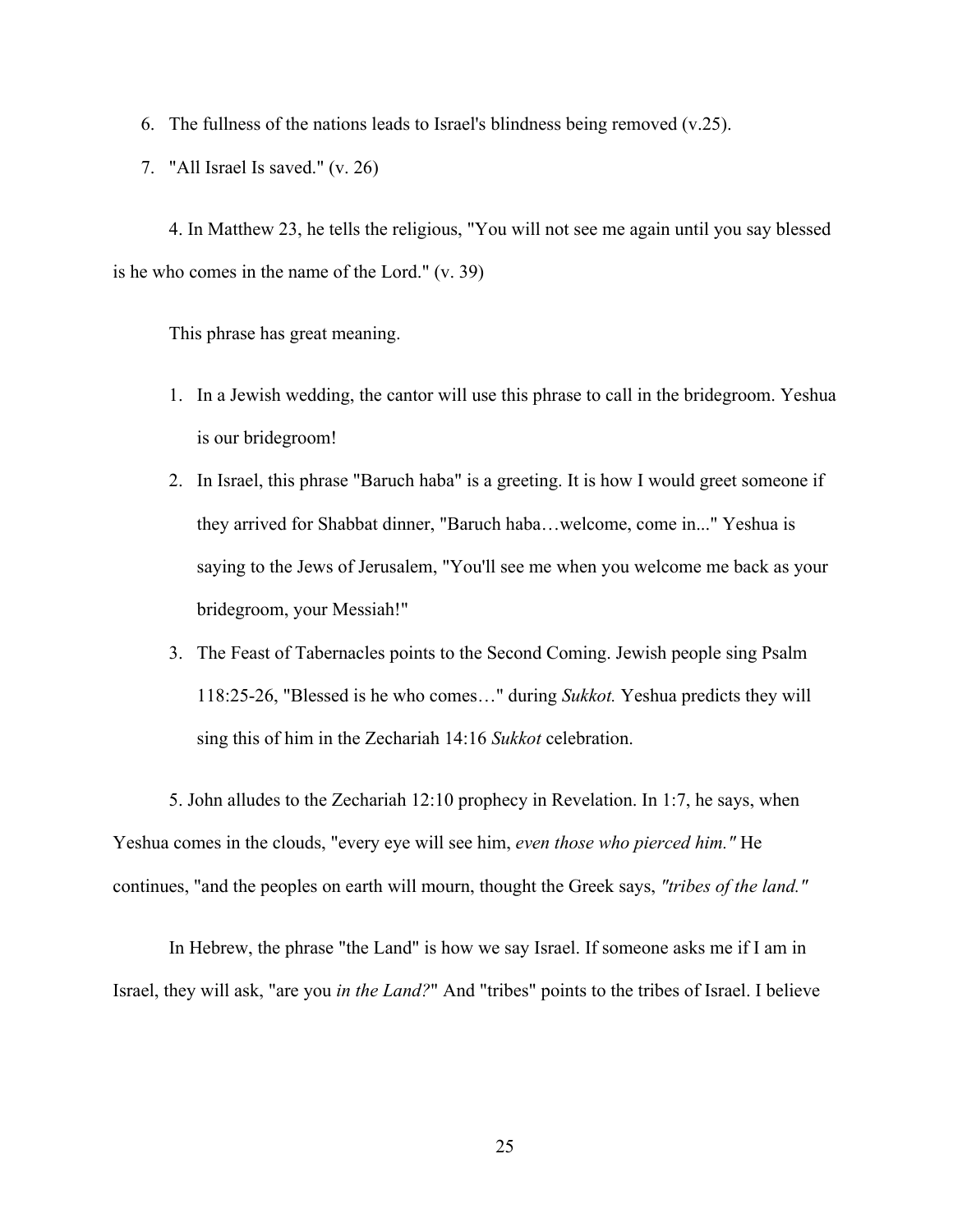the inspired John slipped this double meaning into the passage.<sup>32</sup> The Jewish people, as Zechariah prophesied, will grieve as they understand Yeshua, the one they rejected, is the returning king of Israel.

6. The great mystery of the New Testament is not that God has decided to break his with Israel, but that the Gentiles, through Jesus, gain access to all the covenant benefits without becoming Jewish. Look how Paul makes his argument in Ephesians.

Remember that at that time, you were separate from Messiah, *excluded from citizenship in Israel* and *foreigners to the covenants of the promise*, without hope and without God in the world. But now in Messiah Jesus, you who once were far away have been brought near by the blood of Messiah. (Eph. 2:12-13)

The Gentiles don't *replace* Israel but join *with* Israel. He says, "Consequently, you are no

longer foreigners and strangers, but fellow citizens *with* God's people and also members of his

household." (Eph. 2:19) God's "household" here is the "One New Man," the Romans 11, olive

tree, and we know that God is able to regraft the Jewish people back into their own olive tree

(Rom.  $11:23-24$ ).<sup>33</sup>

<sup>&</sup>lt;sup>32</sup> "Beginning in the late thirteenth century, Jewish biblical interpretation was often divided into four categories, summarized through the acronym PaRDeS: peshat, the simple or contextual meaning; remez, literally "hint," an allegorical meaning; derash, a homiletical meaning; and sod, a secret mystical meaning." Amy-Jill Levine; Marc Zvi Brettler, The Bible With and Without Jesus, (New York: HarperOne. Kindle Edition, October 27, 2020), 29-30

Seeing both an application to Israel and the nations In Rev. 1:7, would be the remez or hint method of interpretation, though I think I could even make a claim based on the Greek used, that it is the peshat, the plain meaning.

<sup>&</sup>lt;sup>33</sup> Many scholars see the Gentile inclusion into Israel in the same way that the nations of British Commonwealth enjoy their connection to Great Britain, without losing their identity as Canadians or Australians or any of the other member states. Another good example is Paul. He was not ethnically Roman, but had Roman citizenship. Gentiles remain connected to their ethnicity, while enjoying citizenship in the commonwealth of Israel. In fact, the NKJV translates Eph. 2:12 as "being aliens from the commonwealth of Israel," translating the Greek politeias, not as citizenship, but uses the surrounding context to come up with commonwealth of Israel.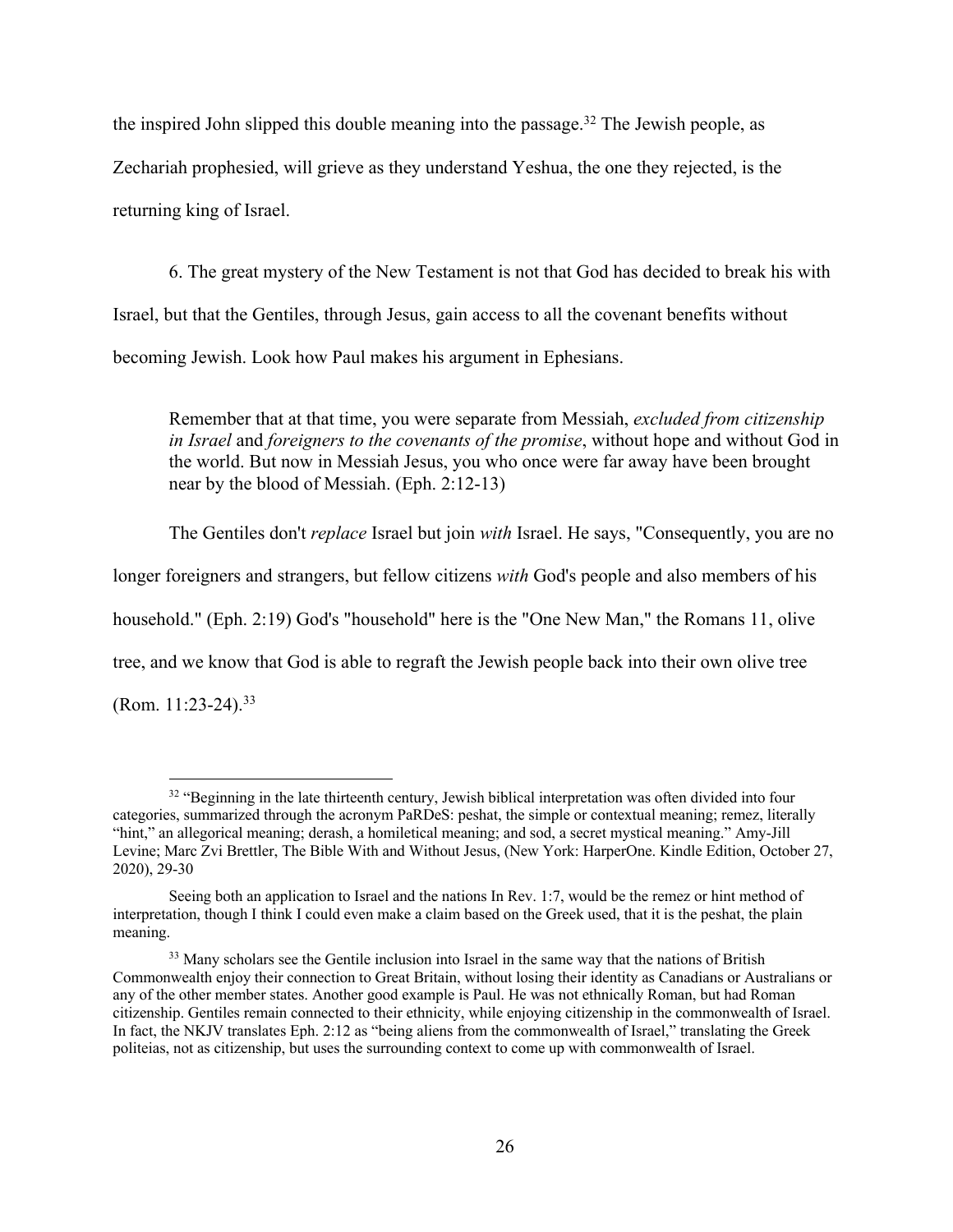7. At the end of Paul's life, *after* he's written Romans 2 and Galatians 3:16 and 28, he calls the Jewish leaders of Rome to meet with him. In seeking to explain himself—why he's in chains—he says, "For this reason, I have asked to see you and talk with you. It is because of the *hope of Israel* that I am bound with this chain." (Acts. 28:20)

Is the *hope of Israel* that Israel would be replaced by the Church? Was it that all the promises they thought would be fulfilled were already allegorically fulfilled in Messiah on the cross? Of course not! Paul is speaking to them as if they all agree on what *the hope of Israel* is: the Messiah ruling in the age to come. Yes, some of them could not comprehend a crucified king or a martyred Messiah and went away offended. But others believe. Paul is preaching the Messiah *of Israel,* "from the Law of Moses and from the Prophets" (v. 23). And what did he share? That Israel had been replaced? That the Messianic kingdom prophesies were allegorical? He was "explaining about the kingdom of God" (v. 23). To these rabbis, that means according to the historical Jewish understanding.

8. Peter tells *unbelieving* Jews they are "heirs of the covenant" (Acts 3:25). How can they be heirs of something that was canceled or already fulfilled? Paul, in seeking to show the Romans that God will be faithful to Israel, affirms the covenants belong to Israel by referring to them in the present, not the past.

"Theirs *is* the adoption to sonship; theirs the divine glory, the covenants, the receiving of the law, the temple worship and the promises. Theirs *are* the patriarchs, and from them is traced the human ancestry of the Messiah, who is God over all, forever praised!" (Rom. 9:4-5)

Why even mention Yeshua's *human ancestry* (v. 5) if it is irrelevant? He is writing about unbelieving Jews for whom Paul was burdened, yet he says, "*Theirs* (unbelieving Israel) is the covenants."